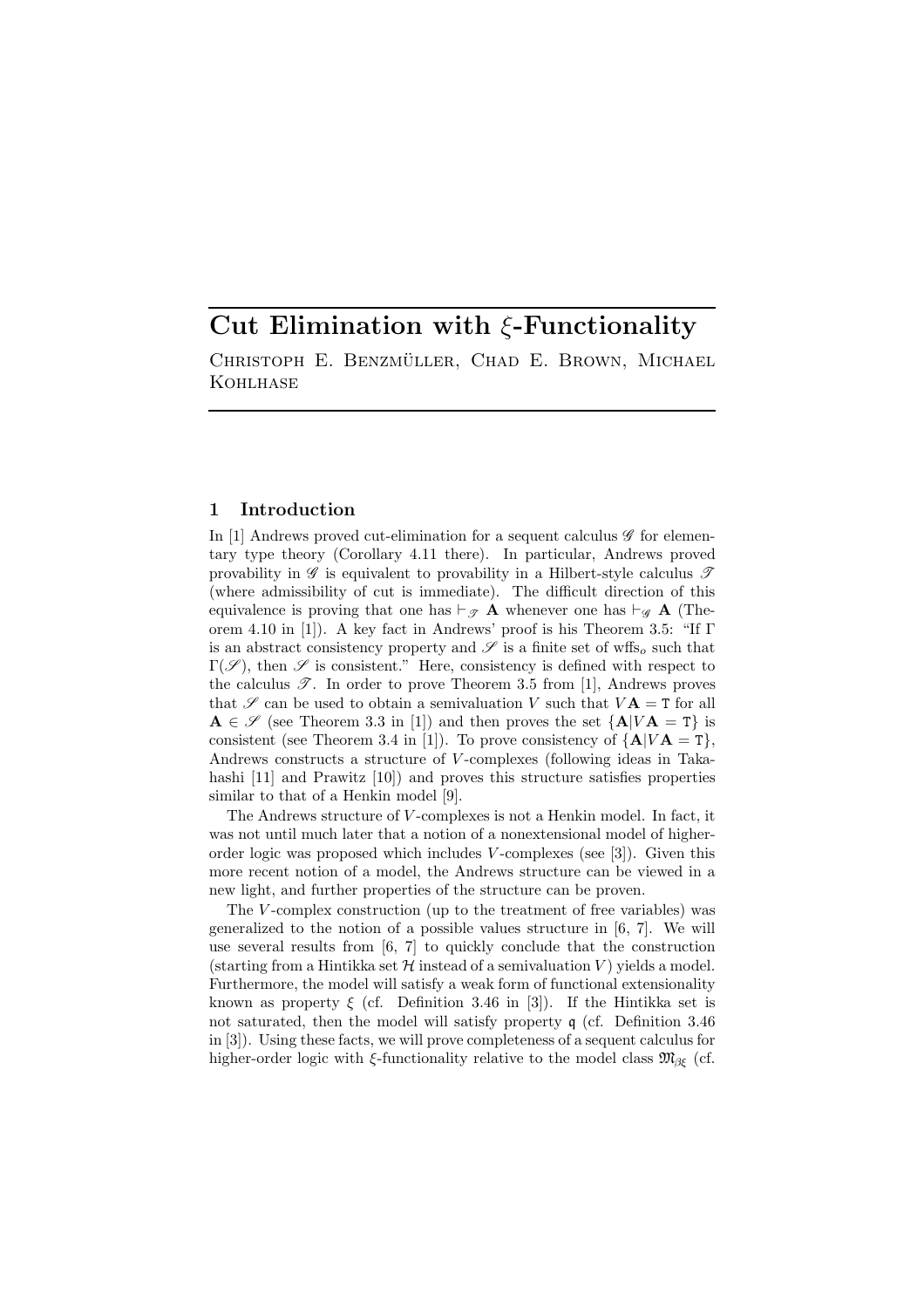Definition 3.49 in [3]) and conclude cut-elimination for the sequent calculus. We will also prove completeness of a sequent calculus for elementary type theory (similar to the one given in [1]) relative to the model class  $\mathfrak{M}_{\beta}$ .

### 2 Preliminaries

We review the fundamental framework from [3] (which can be consulted for details).

As in [8], we formulate higher-order logic  $(HOC)$  based on the simply typed  $\lambda$ -calculus. The set of simple types T is freely generated from basic types  $o$  and  $\iota$  using the function type constructor  $\rightarrow$ .

We start with a set V of (typed) variables (denoted by  $X_{\alpha}$ , Y, Z,  $X_{\beta}^1$ ,  $X_{\gamma}^2$ ...) and a signature  $\Sigma$  of (typed) constants (denoted by  $c_{\alpha}, f_{\alpha \to \beta}, \ldots$ ). We let  $\mathcal{V}_{\alpha}(\Sigma_{\alpha})$  denote the set of variables (constants) of type  $\alpha$ . The signature  $\Sigma$ of constants includes the logical constants  $\neg_{o\to o}$ ,  $\vee_{o\to o\to o}$  and  $\Pi^{\alpha}_{(\alpha\to o)\to o}$  for each type  $\alpha$ . All other constants in  $\Sigma$  are called parameters. As in [3], we assume there is an infinite cardinal  $\aleph_s$  such that the cardinality of  $\Sigma_{\alpha}$  is  $\aleph_s$ for each type  $\alpha$  (cf. Remark 3.16 in [3]). The set of  $HOL$ -formulae (or terms) are constructed from typed variables and constants using application and λ-abstraction. We let  $wff_\alpha(\Sigma)$  be the set of all terms of type  $\alpha$  and  $wff(\Sigma)$ be the set of all terms.

We use vector notation to abbreviate  $k$ -fold applications and abstractions as  $\mathbf{A} \overline{\mathbf{U}^k}$  and  $\lambda \overline{X^k} \mathbf{A}$ , respectively. We also use Church's dot notation so that stands for a (missing) left bracket whose mate is as far to the right as possible (consistent with given brackets). We use infix notation  $\mathbf{A} \vee \mathbf{B}$ for ( $(\vee \mathbf{A})\mathbf{B}$ ) and binder notation  $\forall X_\alpha \mathbf{A}$  for  $(\Pi^\alpha \lambda X_\alpha \mathbf{A}_o)$ . We further use  $A \wedge B$ ,  $A \Rightarrow B$ ,  $A \Leftrightarrow B$  and  $\exists X_{\alpha} A$  as shorthand for formulae defined in terms of  $\neg$ ,  $\vee$  and  $\Pi^{\alpha}$  (cf. [3]). Finally, we let  $(\mathbf{A}_{\alpha} \doteq^{\alpha} \mathbf{B}_{\alpha})$  denote the Leibniz equation  $\forall P_{\alpha \to o} (P\mathbf{A}) \Rightarrow (P\mathbf{B}).$ 

Each occurrence of a variable in a term is either bound by a  $\lambda$  or free. We use  $free(\mathbf{A})$  to denote the set of free variables of  $\mathbf{A}$  (i.e., variables with a free occurrence in  $A$ ). We consider two terms to be equal if the terms are the same up to the names of bound variables (i.e., we consider  $\alpha$ -conversion implicitly). A term **A** is closed if  $free(A)$  is empty. We let  $\text{cutf}_{\alpha}(\Sigma)$  denote the set of closed terms of type  $\alpha$  and  $\text{cutf}(\Sigma)$  denote the set of all closed terms. Each term  $\mathbf{A} \in \text{wff}_o(\Sigma)$  is called a proposition and each term  $\mathbf{A} \in \text{cutf}_{o}(\Sigma)$  is called a sentence.

We denote substitution of a term  $\mathbf{A}_{\alpha}$  for a variable  $X_{\alpha}$  in a term  $\mathbf{B}_{\beta}$  by  $[A/X]$ B. Since we consider  $\alpha$ -conversion implicitly, we assume the bound variables of B avoid variable capture. Similarly, we consider simultaneous substitutions  $\sigma$  for the finitely many free variables in the domain  $\text{Dom}(\sigma)$  of σ. A substitution  $\sigma$ ,  $\left[\mathbf{A}/X\right]$  is the substitution such that  $\left(\sigma$ ,  $\left[\mathbf{A}/X\right]\right)(X) \equiv \mathbf{A}$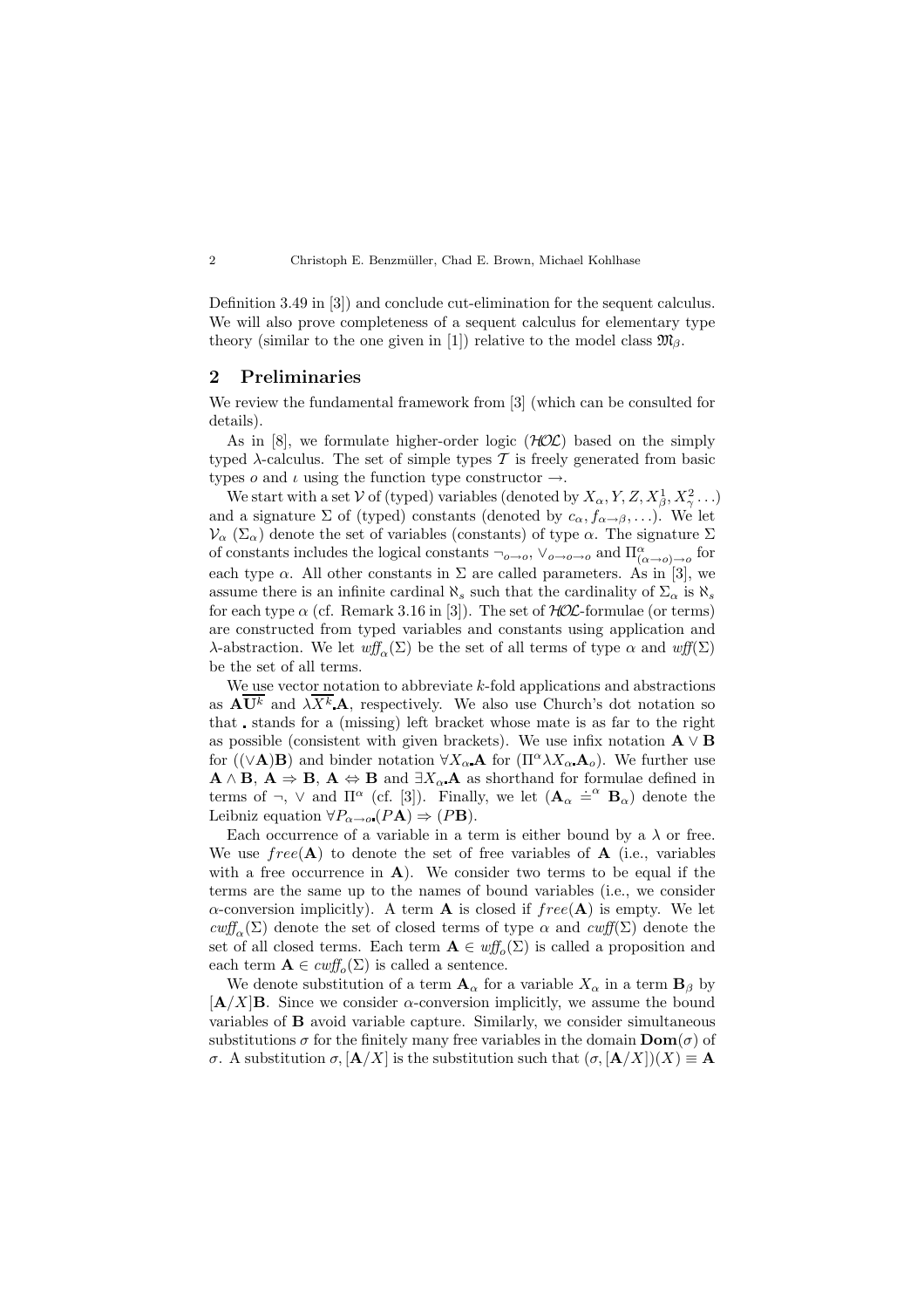

and  $(\sigma, [\mathbf{A}/X])(Y) \equiv \sigma(Y)$  for variables Y other than X. Note that here and everywhere we use  $\cdot \equiv \cdot$  for syntactical identity (modulo  $\alpha$  equivalence).

A common relation on terms is given by  $\beta$ -reduction. A  $\beta$ -redex  $(\lambda X \mathbf{A}) \mathbf{B}$ β-reduces to  $[\mathbf{B}/X]\mathbf{A}$ . For  $\mathbf{A}, \mathbf{B} \in \text{wff}_{\alpha}(\Sigma)$ , we write  $\mathbf{A} \equiv_{\beta} \mathbf{B}$  to mean  $\mathbf{A}$  can be converted to **B** by a series of  $\beta$ -reductions and expansions. For each  $\mathbf{A} \in \text{wff}(\Sigma)$  there is a unique  $\beta$ -normal form (denoted  $\mathbf{A} \downarrow_{\beta}$ ; the set of all β-normal formulae is denoted by  $wff(\Sigma)\downarrow_{\beta}$ ). From this fact we know  $\mathbf{A} \equiv_{\beta} \mathbf{B}$ iff  $\mathbf{A} \downarrow_{\beta}$  and  $\mathbf{B} \downarrow_{\beta}$  are syntactically equal  $(\mathbf{A} \downarrow_{\beta} \equiv \mathbf{B} \downarrow_{\beta}).$ 

A model of  $HOL$  is given by four objects: a typed collection of nonempty sets  $(\mathcal{D}_{\alpha})_{\alpha \in \mathcal{T}}$ , an application operator  $\mathbb{Q}: \mathcal{D}_{\alpha \to \beta} \times \mathcal{D}_{\alpha} \longrightarrow \mathcal{D}_{\beta}$ , an evaluation function  $\mathcal E$  for terms and a valuation function  $v: \mathcal D_o \longrightarrow \{T, F\}$ . A pair  $(\mathcal{D}, \mathbb{Q})$  is called a *Σ*-applicative structure (cf. Definition 16). If  $\mathcal E$  is an evaluation function for  $(\mathcal{D}, \mathbb{Q})$  (cf. Definition 3.18 in [3]), then we call the triple  $(D, \mathbb{Q}, \mathcal{E})$  a  $\Sigma$ -evaluation. If v satisfies appropriate properties, then we call the tuple  $(D, \mathbb{Q}, \mathcal{E}, v)$  a  $\Sigma$ -model (cf. Definitions 3.40 and 3.41 in [3]).

Given an applicative structure  $(\mathcal{D}, \mathbb{Q})$ , an assignment  $\varphi$  is a (typed) function from V to D. An evaluation function  $\mathcal E$  maps an assignment  $\varphi$  and a term  $\mathbf{A}_{\alpha} \in \mathit{wff}_{\alpha}(\Sigma)$  to an element  $\mathcal{E}_{\varphi}(\mathbf{A}) \in \mathcal{D}_{\alpha}$ . Evaluations  $\mathcal{E}$  are required to satisfy four properties (cf. Definition 3.18 in [3]):

- 1.  $\mathcal{E}_{\varphi}|_{\mathcal{V}} \equiv \varphi.$
- 2.  $\mathcal{E}_{\varphi}(\mathbf{FA}) \equiv \mathcal{E}_{\varphi}(\mathbf{F}) \mathbb{Q} \mathcal{E}_{\varphi}(\mathbf{A})$  for any  $\mathbf{F} \in \mathit{wff}_{\alpha \to \beta}(\Sigma)$  and  $\mathbf{A} \in \mathit{wff}_{\alpha}(\Sigma)$ and types  $\alpha$  and  $\beta$ .
- 3.  $\mathcal{E}_{\varphi}(\mathbf{A}) \equiv \mathcal{E}_{\psi}(\mathbf{A})$  for any type  $\alpha$  and  $\mathbf{A} \in \mathit{wff}_{\alpha}(\Sigma)$ , whenever  $\varphi$  and  $\psi$ coincide on  $free(\bf A)$ .
- 4.  $\mathcal{E}_{\varphi}(\mathbf{A}) \equiv \mathcal{E}_{\varphi}(\mathbf{A} \downarrow_{\beta})$  for all  $\mathbf{A} \in \mathit{wff}_{\alpha}(\Sigma)$ .

If **A** is closed, then we can simply write  $\mathcal{E}(\mathbf{A})$  since the value  $\mathcal{E}_{\varphi}(\mathbf{A})$  cannot depend on  $\varphi$ .

Given an evaluation  $(D, \mathbb{Q}, \mathcal{E})$ , Figure 1 shows the definition of several properties a function  $v: \mathcal{D}_o \longrightarrow \{T, F\}$  may satisfy (cf. Definition 3.40 in [3]). A valuation  $v: \mathcal{D}_o \longrightarrow \{\texttt{T}, \texttt{F}\}\$ is required to satisfy  $\mathfrak{L}_{\neg}(\mathcal{E}(\neg)), \mathfrak{L}_{\vee}(\mathcal{E}(\vee))$ and  $\mathfrak{L}^{\alpha}_{\forall}(\mathcal{E}(\Pi^{\alpha}))$  for every type  $\alpha$ .

Given a model  $\mathcal{M} := (\mathcal{D}, \mathcal{Q}, \mathcal{E}, v)$ , an assignment  $\varphi$  and a proposition **A** (or set of propositions  $\Phi$ ), we say M satisfies **A** (or  $\Phi$ ) and write  $M \models_{\varphi} \mathbf{A}$ (or  $\mathcal{M} \models_{\varphi} \Phi$ ) if  $v(\mathcal{E}_{\varphi}(A)) \equiv T$  (or  $v(\mathcal{E}_{\varphi}(A)) \equiv T$  for each  $A \in \Phi$ ). If A is closed (or every member of  $\Phi$  is closed), then we simply write  $\mathcal{M} \models A$  (or  $\mathcal{M} \models \Phi$ ) and say  $\mathcal M$  is a model of **A** (or  $\Phi$ ).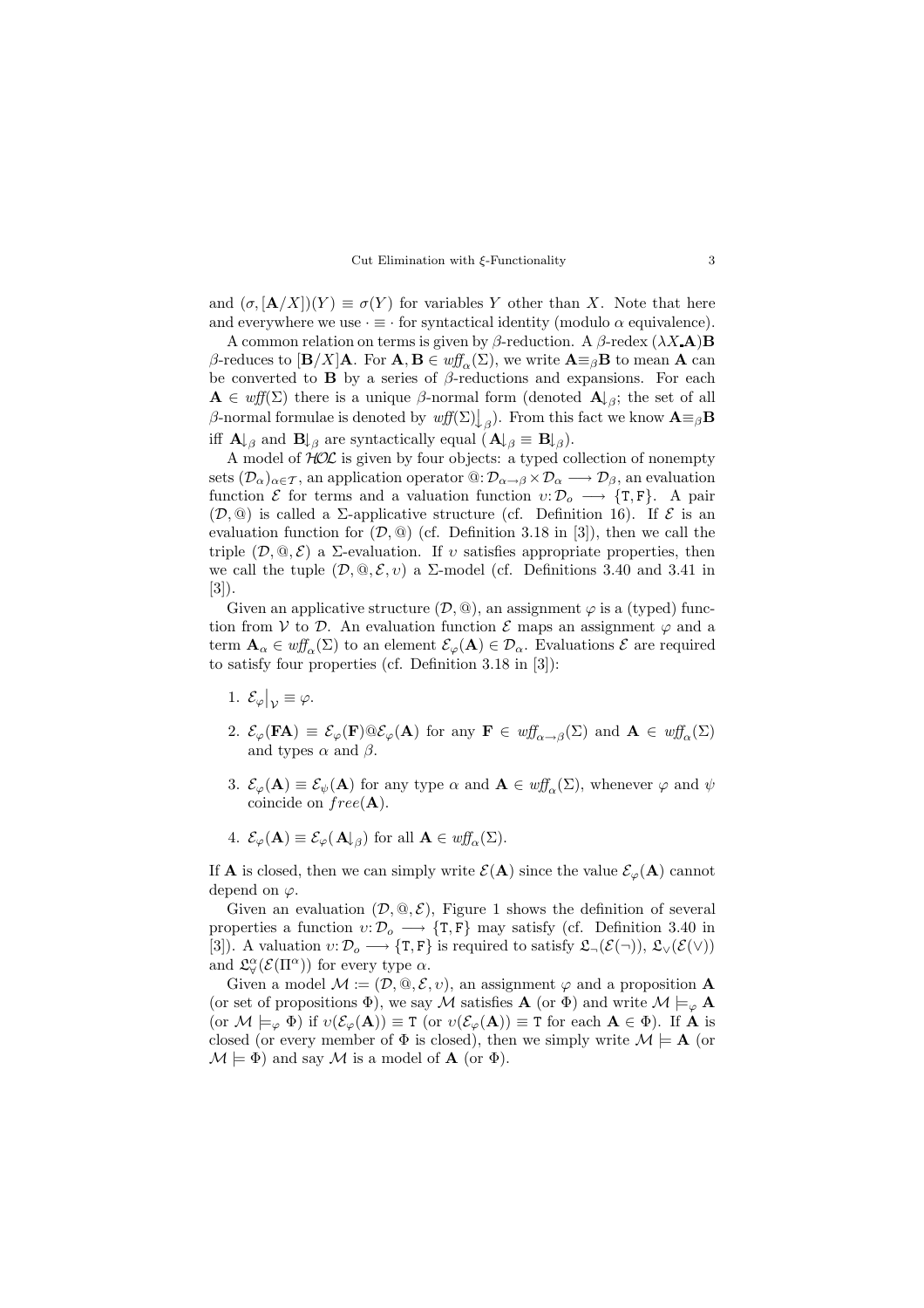4 Christoph E. Benzmüller, Chad E. Brown, Michael Kohlhase

| prop.                                   | where                                                    | holds when                                       |     |                                                               | for all                                 |
|-----------------------------------------|----------------------------------------------------------|--------------------------------------------------|-----|---------------------------------------------------------------|-----------------------------------------|
| $\mathfrak{L}_{-}(n)$                   | $n \in \mathcal{D}_{o \rightarrow o}$                    | $v(n@a) \equiv T$                                |     | $v(a) \equiv F$                                               | $a \in \mathcal{D}_o$                   |
| $\mathfrak{L}_\vee(\mathsf{d})$         | $\mathsf{d}\in\mathcal{D}_{o\rightarrow o\rightarrow o}$ | $v(\text{d}@\text{a}@\text{b})\equiv \texttt{T}$ | iff | $v(a) \equiv T$ or $v(b) \equiv T$                            | $a, b \in \mathcal{D}_o$                |
| $\mathfrak{L}_{\alpha}^{\alpha}(\pi)$   | $\pi \in \mathcal{D}_{(\alpha \to o) \to o}$             | $v(\pi \mathbb{Q} f) \equiv T$                   | iff | $\forall a \in \mathcal{D}_{\alpha}$ $v(\text{f@a}) \equiv T$ | $f \in \mathcal{D}_{\alpha \to \alpha}$ |
| $\mathfrak{L}_{-}^{\alpha}(\mathsf{q})$ | $q \in \mathcal{D}_{\alpha \to \alpha \to 0}$            | $v(\text{q@a@b}) \equiv T$                       |     | iff $a \equiv b$                                              | $a, b \in \mathcal{D}_{\alpha}$         |

Figure 1. Logical Properties in Σ-Models

In order to define model classes which correspond to different notions of extensionality, five properties of models are defined  $(q, \eta, \xi, f, \text{ and } \mathfrak{b})$ ; cf. Definitions 3.46, 3.21 and 3.5 in [3]). In this paper, we will only refer to properties q and ξ. Let  $\mathcal{M} := (\mathcal{D}, \mathbb{Q}, \mathcal{E}, v)$  be a model. We say  $\mathcal M$  has property

q iff for all  $\alpha \in \mathcal{T}$  there is some  $\mathsf{q}^{\alpha} \in \mathcal{D}_{\alpha \to \alpha \to \mathsf{o}}$  such that  $\mathfrak{L}_{=}^{\alpha}(\mathsf{q}^{\alpha})$  holds.

ξ iff  $(D, \mathbb{Q}, \mathcal{E})$  is ξ-functional (i.e., for each  $\mathbf{M}, \mathbf{N} \in \mathit{wf}_{\beta}(\Sigma)$ ,  $X \in \mathcal{V}_{\alpha}$ and assignment  $\varphi$ , we have  $\mathcal{E}_{\varphi}(\lambda X_{\alpha} \mathbf{M}_{\beta}) \equiv \mathcal{E}_{\varphi}(\lambda X_{\alpha} \mathbf{N}_{\beta})$  whenever  $\mathcal{E}_{\varphi,[a/X]}(\mathbf{M}) \equiv \mathcal{E}_{\varphi,[a/X]}(\mathbf{N})$  for every  $a \in \mathcal{D}_{\alpha}$ ).

For each  $* \in {\beta, \beta\eta, \beta\xi, \beta\eta, \beta\phi, \beta\eta\phi, \beta\xi\phi, \beta\eta\phi}$  there is a model class  $\mathfrak{M}_{*}$  (cf. Definition 3.49 in [3]). Here we only consider  $* \in {\beta, \beta \xi}$ :  $\mathfrak{M}_{\beta}$  is the class of all Σ-models  $M$  satisfying property q.  $\mathfrak{M}_{\beta\xi}$  is the class of all Σ-models M satisfying properties q and  $\xi$ .

Finally, we review the model existence theorems proved in [3]. There are three stages to obtaining a model in our framework. First, we obtain an abstract consistency class  $\Gamma_{\!\Sigma}$  (usually defined as the class of irrefutable sets of sentences with respect to some calculus). Second, given a (sufficiently pure) set of sentences  $\Phi$  in the abstract consistency class  $\Gamma_{\!\Sigma}$  we construct a Hintikka set  $H$  extending  $\Phi$ . Third, we construct a model of this Hintikka set (hence a model of  $\Phi$ ).

We say  $F<sub>S</sub>$  is an abstract consistency class if it is closed under subsets and satisfies properties  $\nabla_c, \nabla_x, \nabla_\theta, \nabla_\theta, \nabla_\theta, \nabla_\theta, \nabla_\theta, \nabla_\theta, \nabla_\theta, \nabla_\theta, \nabla_\theta, \nabla_\theta, \nabla_\theta, \nabla_\theta, \nabla_\theta, \nabla_\theta, \nabla_\theta, \nabla_\theta, \nabla_\theta, \nabla_\theta, \nabla_\theta, \nabla_\theta, \nabla_\theta, \nabla_\theta, \nabla_\theta, \nabla_\theta, \nabla_\theta, \nabla_\theta, \nabla_\theta$ in [3]). We let  $\mathfrak{Acc}_{\beta}$  denote the collection of all abstract consistency classes. For each  $* \in \mathcal{B}$  we refine  $\mathfrak{Acc}_{\beta}$  to a collection  $\mathfrak{Acc}_{*}$  where the additional properties  $\{\nabla_n, \nabla_\xi, \nabla_\zeta, \nabla_\phi\}$  indicated by  $*$  are required (cf. Definition 6.7 in [3]). We say an abstract consistency class  $\Gamma_{\!\Sigma}$  is saturated if  $\nabla_{\!\! sat}$  holds. The only condition we will explicitly use in this paper is  $\nabla_{\xi}$  which is defined as follows:

 $\nabla_{\xi}$  If  $\neg(\lambda X_{\alpha} \mathbf{M} \doteq^{\alpha \rightarrow \beta} \lambda X_{\alpha} \mathbf{N}) \in \Phi$ , then  $\Phi * \neg([w/X] \mathbf{M} \doteq^{\beta} [w/X] \mathbf{N}) \in \Gamma_{\!\Sigma}$ for any parameter  $w_{\alpha} \in \Sigma_{\alpha}$  which does not occur in any sentence of Φ.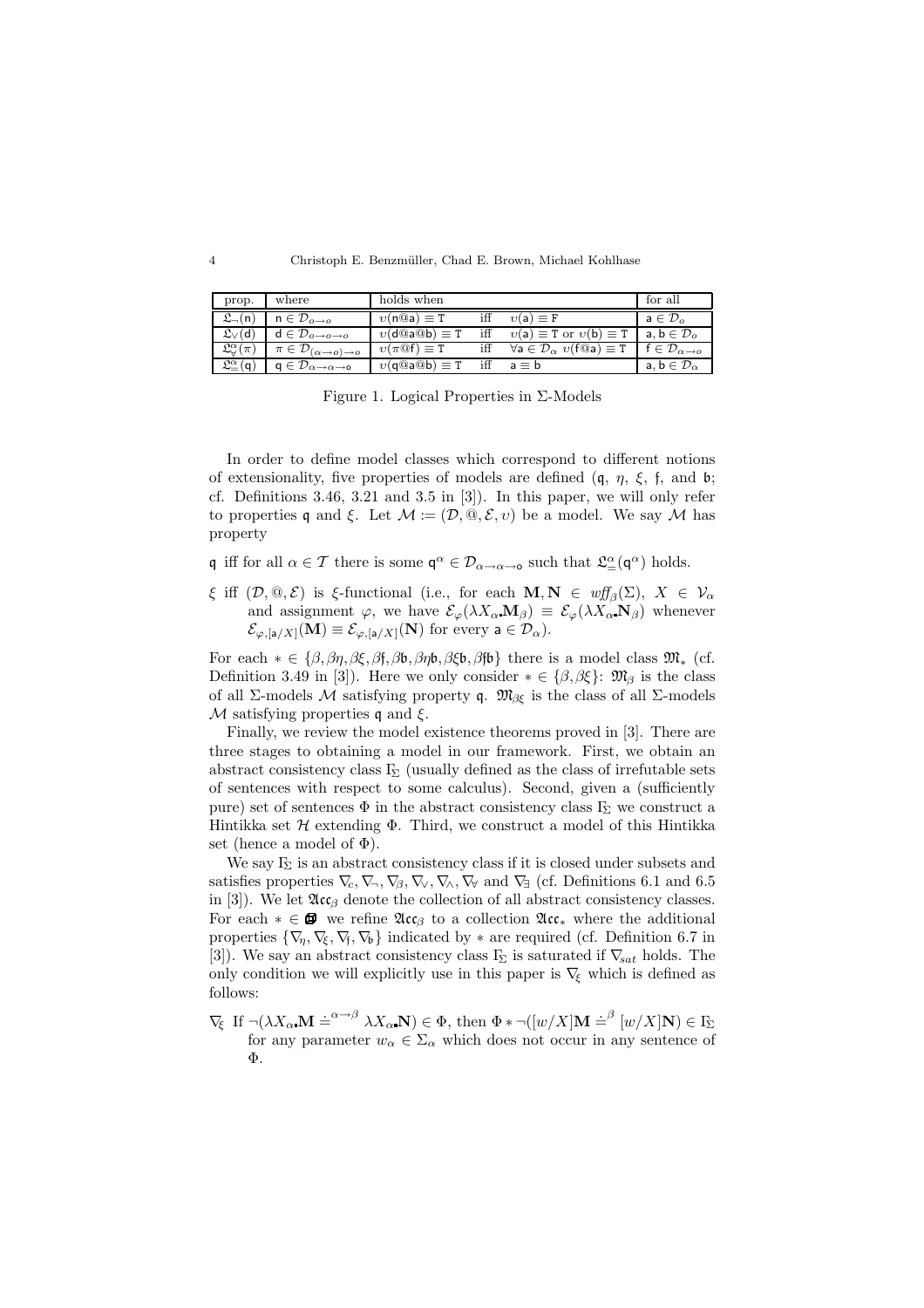#### Cut Elimination with ξ-Functionality 5

In order to obtain a Hintikka set extending a set  $\Phi$ , we must have parameters which will act as witnesses. For this we require sufficient purity of Φ. A set  $\Phi$  of  $\Sigma$ -sentences is called sufficiently  $\Sigma$ -pure (cf. Definition 6.3 in [3]) if for each type  $\alpha$  there is a set  $\mathcal{P}_{\alpha}$  of parameters of type  $\alpha$  with cardinality  $\aleph_s$  (the cardinality of  $\text{wff}_{\alpha}(\Sigma)$ ), such that no parameter in P occurs in a sentence in  $\Phi$ . Note that since  $\Sigma$  is assumed to have infinite cardinality  $\aleph_s$ for each type, every finite set of  $\Sigma$ -sentences is sufficiently  $\Sigma$ -pure.

A Hintikka set is a set of sentences satisfying certain properties. The following is a list of some of the properties a set  $\mathcal H$  of sentences may satisfy (cf. Definition  $6.19$  in  $[3]$ ):

- $\vec{\nabla}_{\!c} \; {\bf A} \notin {\cal H} \; {\rm or} \; \neg {\bf A} \notin {\cal H} .$
- $\vec{\nabla}$ . If  $\neg\neg \mathbf{A} \in \mathcal{H}$ , then  $\mathbf{A} \in \mathcal{H}$ .
- $\vec{\nabla}_{\!\beta}$  If  $\mathbf{A} \in \mathcal{H}$  and  $\mathbf{A} \equiv_{\beta} \mathbf{B}$ , then  $\mathbf{B} \in \mathcal{H}$ .
- $\vec{\nabla}_{\!\vee}$  If  $\mathbf{A} \vee \mathbf{B} \in \mathcal{H}$ , then  $\mathbf{A} \in \mathcal{H}$  or  $\mathbf{B} \in \mathcal{H}$ .
- $\vec{\nabla}_{\!\Lambda}$  If  $\neg(\mathbf{A} \vee \mathbf{B}) \in \mathcal{H}$ , then  $\neg \mathbf{A} \in \mathcal{H}$  and  $\neg \mathbf{B} \in \mathcal{H}$ .
- $\vec{\nabla}_{\forall}$  If  $\Pi^{\alpha} \mathbf{F} \in \mathcal{H}$ , then  $\mathbf{FW} \in \mathcal{H}$  for each  $\mathbf{W} \in \mathit{c wff}_{\alpha}(\Sigma)$ .
- $\vec{\nabla}_{\exists}$  If  $\neg \Pi^{\alpha} \mathbf{F} \in \mathcal{H}$ , then there is a parameter  $w_{\alpha} \in \Sigma_{\alpha}$  such that  $\neg(\mathbf{F}w) \in \mathcal{H}$ .
- $\vec{\nabla}_{\xi}$  If  $\neg(\lambda X_{\alpha} \mathbf{M} \doteq^{\alpha \to \beta} \lambda X \mathbf{N}) \in \mathcal{H}$ , then there is a parameter  $w_{\alpha} \in \Sigma_{\alpha}$  such that  $\neg([w/X] \mathbf{M} \doteq^{\beta} [w/X] \mathbf{N}) \in \mathcal{H}$ .

 $\vec{\nabla}_{\mathbf{s}at}$  Either  $\mathbf{A} \in \mathcal{H}$  or  $\neg \mathbf{A} \in \mathcal{H}$ .

[3] also defines properties  $\vec{\nabla}_{\eta}$ ,  $\vec{\nabla}_{\theta}$ , and  $\vec{\nabla}_{\mathfrak{f}}$ , but these will not be used here. A set H of sentences is called a  $\Sigma$ -Hintikka set if  $\vec{\nabla}_c$ ,  $\vec{\nabla}_\neg$ ,  $\vec{\nabla}_\beta$ ,  $\vec{\nabla}_\vee$ ,  $\vec{\nabla}_\wedge$ ,  $\vec{\nabla}_\forall$  and  $\vec{\nabla}_{\exists}$  hold. We define the following collections of Hintikka sets:  $\mathfrak{Hint}_{\beta}$ ,  $\mathfrak{Hint}_{\beta\eta}$ ,  $\mathfrak{Hint}_{\beta\xi}$ ,  $\mathfrak{Hint}_{\beta\beta}$ ,  $\mathfrak{Hint}_{\beta\beta\mathfrak{b}}$ ,  $\mathfrak{Hint}_{\beta\xi\mathfrak{b}}$ , and  $\mathfrak{Hint}_{\beta\mathfrak{f}\mathfrak{b}}$ , where we indicate by indices which additional properties from  $\{\vec{\nabla}_{\eta}, \vec{\nabla}_{\xi}, \vec{\nabla}_{\eta}, \vec{\nabla}_{\phi}\}\$ are required (cf. Definition 6.20 in [3]). We call a Hintikka set  $\mathcal H$  saturated if  $\vec{\nabla}_{\! sat}$  holds (cf. Definition 6.24 in [3]).

One of the main theorems of [3] is the Model Existence Theorem for Saturated Sets which states the following:

THEOREM 1 (Model Existence Theorem for Saturated Sets (Theorem 6.33 in  $[3]$ ).

For all  $* \in \mathbf{B}$  we have: If H is a saturated Hintikka set in  $\mathfrak{Hint}_*$ , then there exists a model  $M \in \mathfrak{M}_*$  that satisfies  $H$ . Furthermore, each domain  $\mathcal{D}_{\alpha}$  of M has cardinality at most  $\aleph_s$ .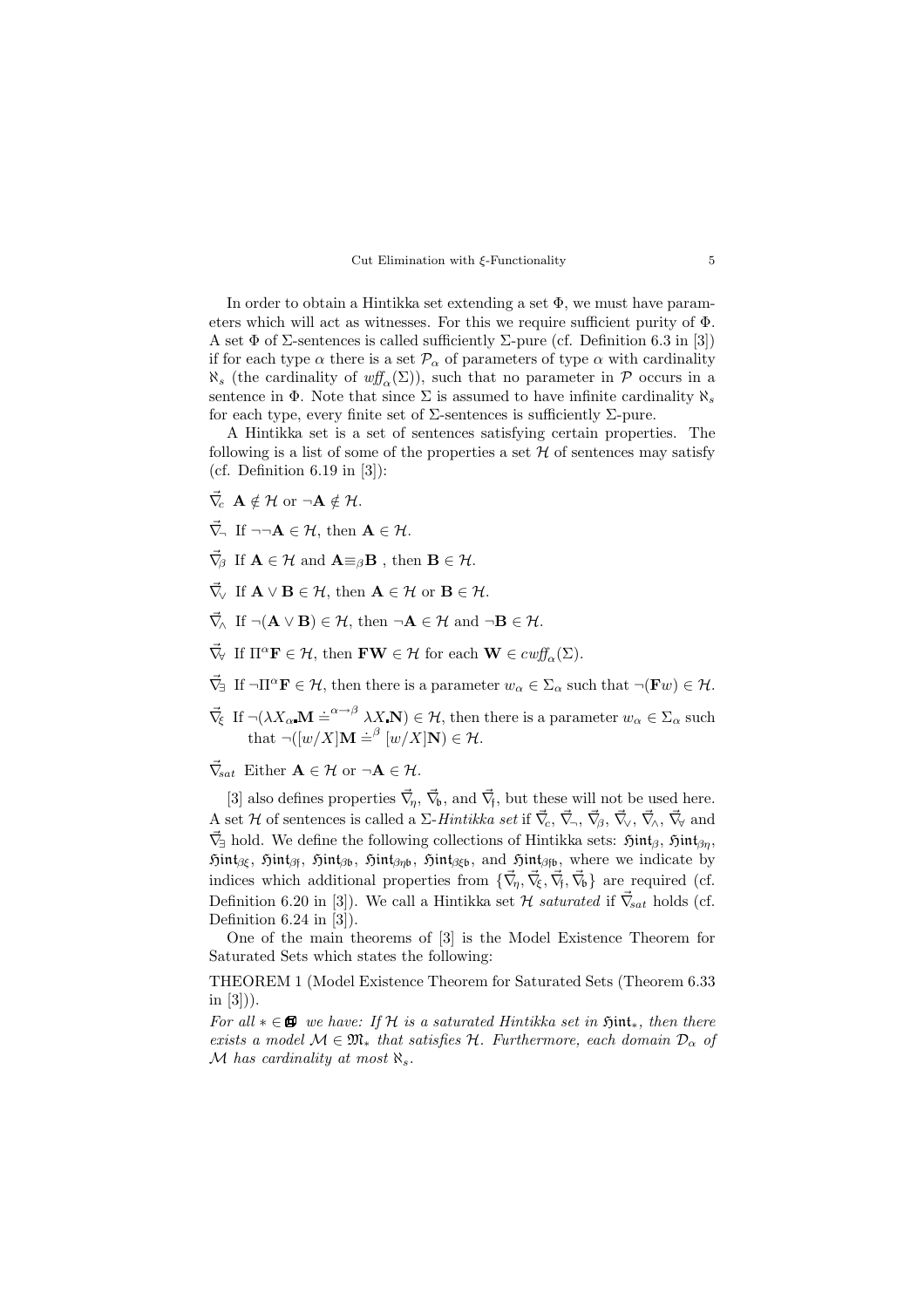Since saturated abstract consistency classes give rise to saturated Hintikka sets, we conclude a corresponding model existence theorem for saturated abstract consistency classes.

THEOREM 2 (Theorem 6.34 in [3]). For all  $* \in \mathbf{B}$ , if  $\Gamma_{\!\Sigma}$  is a saturated abstract consistency class in  $\mathfrak{Acc}_*$  and  $\Phi \in \Gamma_{\!\Sigma}$  is a sufficiently  $\Sigma$ -pure set of sentences, then there exists a model  $\mathcal{M} \in \mathfrak{M}_*$  that satisfies  $\Phi$ . Furthermore, each domain of M has cardinality at most  $\aleph_s$ .

# 3 Possible Values

We now review a framework developed in [6, 7] which is essentially a general version of Andrews construction using V -complexes given in [1]. There are slight differences between the construction here and that in [1]. One difference is that our domains are constructed using pairs  $\langle \mathbf{A}, \mathbf{a} \rangle$  where **A** is closed, whereas in [1]  $\bf{A}$  may contain free variables. This difference stems from the fact that we use parameters as existential witnesses and Andrews uses variables for this purpose in [1]. Another difference is that we start from a Hintikka set  $\mathcal H$  instead of a semivaluation  $V$ .

Except for the different treatment of variables, the V -complex construction provides an instance of a *possible values structure for*  $\beta$  (cf. Definition 3) and a *possible values evaluation for*  $\beta$  (cf. Definition 8). The definitions in [6, 7] are for both the  $\beta$  and  $\beta\eta$  cases. We repeat these definitions (specialized for the  $\beta$  case) and a few results here. We then prove that any possible values evaluation is  $\xi$ -functional (a new result).

The results in [7] are stated with respect to a signature of logical constants S which is distinct from the set of parameters  $P$ . In order to apply the results from [7] we take  $S$  to be the set

$$
\{\neg,\vee\} \cup \{\Pi^{\alpha}|\alpha \in \mathcal{T}\}
$$

and  $P$  to be the typed family of sets of parameters (non-logical constants) in  $\Sigma$ . Note that  $\Sigma \equiv (\mathcal{S} \cup \mathcal{P})$ .

DEFINITION 3 (Definition 4.1.1 from [6, 7]). A possible values structure for  $\beta$  is an applicative structure  $\mathcal{F} \equiv (\mathcal{D}, \mathcal{Q})$  satisfying the following:

- 1. For each type  $\alpha \in \mathcal{T}$ ,  $a \in \mathcal{D}_{\alpha}$  implies  $a \equiv \langle \mathbf{A}, a \rangle$  for some a and term  $\mathbf{A} \in \text{curl}_{\alpha}(\Sigma)$  such that  $\mathbf{A} \downarrow_{\beta} \equiv \mathbf{A}$ .
- 2. At each base type  $\alpha \in \{o, \iota\}$ , for every  $\mathbf{A} \in \text{cut}_{\alpha}(\Sigma)$ , there exists some p with  $\langle \mathbf{A} \rangle_{\beta}$ ,  $p \rangle \in \mathcal{D}_{\alpha}$ .
- 3. For each function type  $\alpha \to \beta$ ,  $\langle \mathbf{G}, g \rangle \in \mathcal{D}_{\alpha \to \beta}$  iff  $\mathbf{G} \in \text{cut}^{\mathcal{A}}_{\alpha \to \beta}(\Sigma)$ ,  $\mathbf{G}\downarrow_{\beta} \equiv \mathbf{G}, g : \mathcal{D}_{\alpha} \longrightarrow \mathcal{D}_{\beta}$  and for every  $\langle \mathbf{A}, a \rangle \in \mathcal{D}_{\alpha}$  the first component of  $g(\langle \mathbf{A}, a \rangle)$  is  $[\mathbf{G} \mathbf{A}] \big|_{\beta}$ .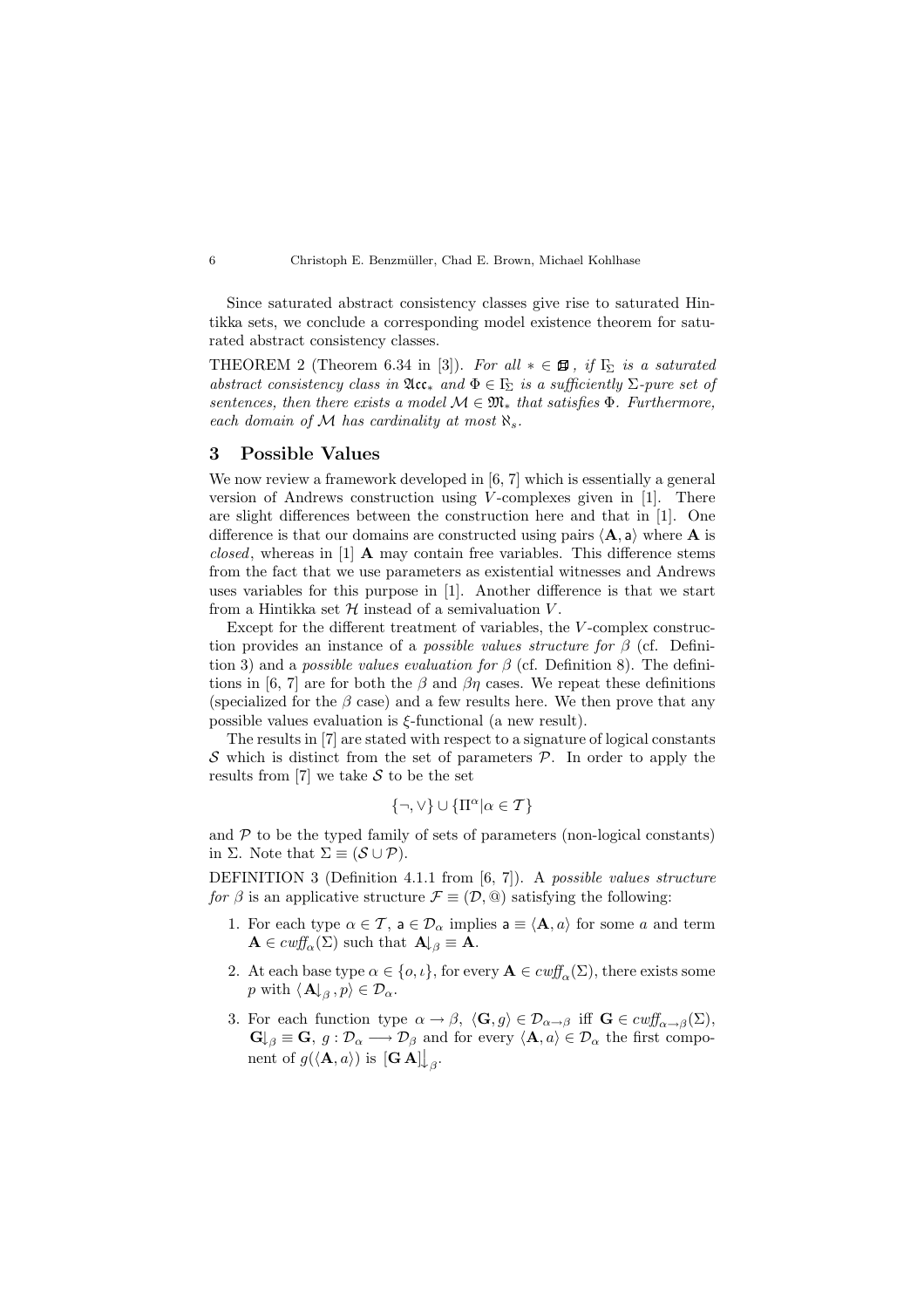Cut Elimination with  $\xi$ -Functionality 7

4. For each 
$$
\langle \mathbf{G}, g \rangle \in \mathcal{D}_{\alpha \to \beta}
$$
 and  $\langle \mathbf{A}, a \rangle \in \mathcal{D}_{\alpha}$ ,

$$
\langle \mathbf{G}, g \rangle @ \langle \mathbf{A}, a \rangle \equiv g(\langle \mathbf{A}, a \rangle).
$$

DEFINITION 4 (Definition 4.1.2 from [6, 7]). Let  $\mathcal{A} \equiv (\mathcal{D}, \mathbb{Q})$  be a possible values structure for  $\beta$ . We call p a possible value for  $\mathbf{A} \in \text{cut}_{\alpha}(\Sigma)$  if  $\langle \mathbf{A} \rangle_{\beta}, p \rangle \in \mathcal{D}_{\alpha}.$ 

The next lemma is similar to Lemma 3.4.2 in [1] which provided the idea for the proof by induction on types.

LEMMA 5 (Lemma 4.1.3 from [6, 7]). Let  $\mathcal F$  be a possible values structure for  $\beta$ . For each closed term  $\mathbf{A} \in \text{cutf}_{\alpha}(\Sigma)$ , there is a possible value p for  $\mathbf{A}$ in F.

DEFINITION 6 (Definition 4.1.4 from [6, 7]). Let  $\mathcal{A} \equiv (\mathcal{D}, \mathcal{Q})$  be a possible values structure for  $\beta$ . We define

$$
\mathcal{D}_{\alpha}^{\mathbf{A}}:=\{\langle\,\mathbf{A}\!\!\downarrow_{\beta}\,,a\rangle\in\mathcal{D}_{\alpha}\;\big|\;a\;\text{is a possible value for}\;\mathbf{A}\}.
$$

for each  $\mathbf{A} \in \textit{cuff}_\alpha$ .

DEFINITION 7 (Definition 4.1.5 from [6, 7]). Let  $\mathcal{A} \equiv (\mathcal{D}, \textcircled{a})$  be a possible values structure for  $\beta$  and  $\varphi$  be an assignment into A. For any  $\mathbf{A} \in \text{wff}_{\alpha}(\Sigma)$ , we define  $\varphi_1(\mathbf{A})$  to be  $\theta(\mathbf{A}) \in \text{cwff}_{\alpha}(\Sigma)$  where  $\theta$  is the substitution with  $\text{Dom}(\theta) \equiv free(\mathbf{A})$  and  $\varphi(x_{\beta}) \equiv \langle \theta(x_{\beta}), b \rangle \in \mathcal{D}_{\beta}$  for each variable  $x_{\beta} \in free(\mathbf{A})$ . We define  $\varphi_1^{\beta}(\mathbf{A})$  to be  $\varphi_1(\mathbf{A}) \downarrow_{\beta}$ .

DEFINITION 8 (Definition 4.1.7 from [6, 7]). We call an evaluation  $\mathcal{J} \equiv (\mathcal{D}, \mathcal{Q}, \mathcal{E})$ a possible values evaluation for  $\beta$  if  $(D, \mathbb{Q})$  is a possible values structure for  $\beta$  and  $\mathcal{E}_{\varphi}(\mathbf{A}) \in \mathcal{D}_{\alpha}^{\varphi_1(\mathbf{A})}$  for every  $\mathbf{A} \in \omega f_{\alpha}(\Sigma)$  and assignment  $\varphi$ .

We can always extend an appropriate interpretation of parameters and constants in a possible values structure to obtain a possible values evaluation.

THEOREM 9 (Theorem 4.1.8 from [6, 7]). Let  $\mathcal{A} \equiv (\mathcal{D}, \textcircled{a})$  be a possible values structure for  $\beta$  and  $\mathcal{I} : \Sigma \longrightarrow \mathcal{D}$  be an interpretation of parameters and constants such that  $\mathcal{I}(c_{\alpha}) \in \mathcal{D}_{\alpha}^{c}$  for every  $c \in \Sigma$ . There is an evaluation function E such that  $\mathcal{J} := (\mathcal{D}, \mathcal{Q}, \tilde{\mathcal{E}})$  is a possible values evaluation for  $\beta$ ,  $\mathcal{E}(c_{\alpha}) \equiv \mathcal{I}(c_{\alpha})$  for every  $c_{\alpha} \in \Sigma$ .

We now verify the only new result of this section: possible values evaluations are ξ-functional.

PROPOSITION 10. Every possible values evaluation for  $\beta$  is ξ-functional.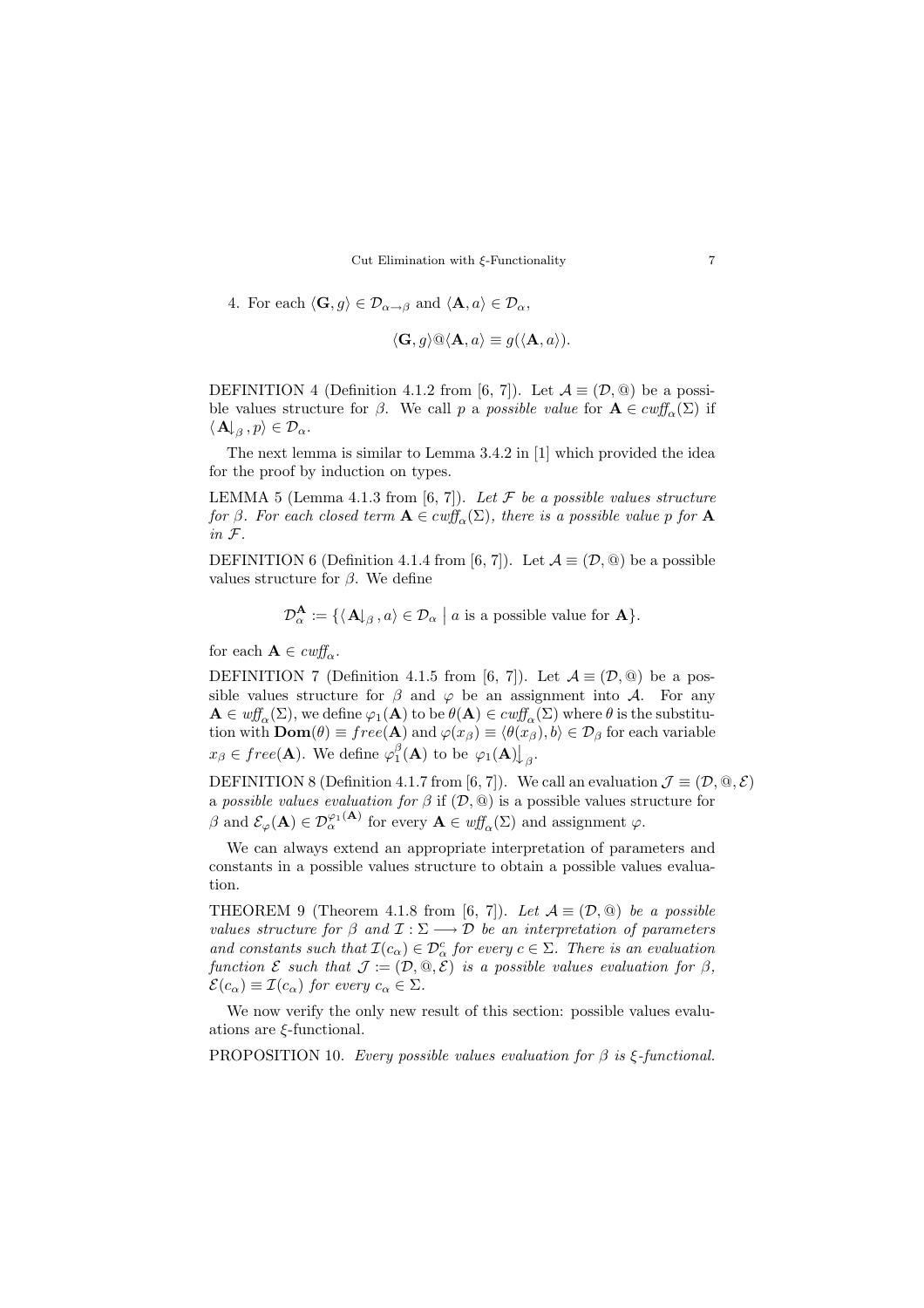**Proof.** Let  $(D, \mathbb{Q}, \mathcal{E})$  be a possible values evaluation. Let  $M, N \in \text{wff}_{\beta}(\Sigma)$ and  $X_{\alpha}$  be a variable such that  $\mathcal{E}_{\varphi,[a/X]}(\mathbf{M}) \equiv \mathcal{E}_{\varphi,[a/X]}(\mathbf{N})$  for all  $a \in$  $\mathcal{D}_{\alpha}$ . We must verify  $\mathcal{E}_{\varphi}(\lambda X_{\alpha} \mathbf{M}) \equiv \mathcal{E}_{\varphi}(\lambda X_{\alpha} \mathbf{N})$ . We know  $\mathcal{E}_{\varphi}(\lambda X_{\alpha} \mathbf{M}) \equiv$  $\langle \varphi_1^{\beta}(\lambda X_{\alpha} \mathbf{M}), f \rangle$  and  $\mathcal{E}_{\varphi}(\lambda X_{\alpha} \mathbf{N}) \equiv \langle \varphi_1^{\beta}(\lambda X_{\alpha} \mathbf{N}), g \rangle$  for some  $f, g : \mathcal{D}_{\alpha} \to$  $\mathcal{D}_{\beta}$ . We first check that the first components are equal. Let  $w_{\alpha}$  be a parameter which occurs neither in **M** nor in **N**. By Lemma 5 there is some  $p$  such that  $\langle w, p \rangle \in \mathcal{D}_{\alpha}$ . By assumption,  $\mathcal{E}_{\varphi, [\langle w, p \rangle / X]}(\mathbf{M}) \equiv \mathcal{E}_{\varphi, [\langle w, p \rangle / X]}(\mathbf{N})$ . Since  $\mathcal E$  is a possible values evaluation, the first component of  $\mathcal E_{\varphi,[(w,p)/X]}(\mathbf M)$  is  $(\varphi, [\langle w, p \rangle / X])_1^{\beta}(\mathbf{M})$ . It is easy to see that this is the same as  $[w/X] \varphi_1^{\beta}(\mathbf{M})$ . Similarly, the first component of  $\mathcal{E}_{\varphi,\llbracket \langle w,p \rangle/X]}(\mathbf{N})$  is  $[w/X] \varphi_1^{\beta}(\mathbf{N})$ . Hence  $[w/X]\varphi_1^{\beta}(\mathbf{M}) \equiv [w/X]\varphi_1^{\beta}(\mathbf{N})$ . Since w was chosen to be fresh,  $\varphi_1^{\beta}(\mathbf{M}) \equiv$  $\varphi_1^{\beta}(\mathbf{N})$  and so

$$
\varphi_1^{\beta}(\lambda X \mathbf{M}) \equiv \lambda X \varphi_1^{\beta}(\mathbf{M}) \equiv \lambda X \varphi_1^{\beta}(\mathbf{N}) \equiv \varphi_1^{\beta}(\lambda X \mathbf{N}).
$$

Next, we show the second components are equal. Using the properties of evaluation functions and the definition of @, we easily compute

$$
f(\mathsf{a}) \equiv \mathcal{E}_{\varphi}(\lambda X_i \mathbf{M}) \t\t\t\t@ \mathsf{a} \equiv \mathcal{E}_{\varphi, [\mathsf{a}/X]}((\lambda X_i \mathbf{M}) X_j \equiv \mathcal{E}_{\varphi, [\mathsf{a}/X]}(\mathbf{M})
$$

and

$$
g(\mathsf{a})\equiv \mathcal{E}_{\varphi}(\lambda X\,\mathbf{N})@{\mathsf{a}}\equiv \mathcal{E}_{\varphi,[\mathsf{a}/X]}((\lambda X\,\mathbf{N})X)\equiv \mathcal{E}_{\varphi,[\mathsf{a}/X]}(\mathbf{N})
$$

for any  $a \in \mathcal{D}_{\alpha}$ . Hence  $f = q$  as desired.

### 4 Model Existence Theorems Without Saturation

Model existence theorems generally say that in order to show that a set  $\Phi$ of formulae has a model  $\mathcal M$  in a given class  $\mathfrak M$ , it is sufficient to prove that Φ is a member of suitably defined abstract consistency classes Γ. Model existence theorems are usually proven in two steps: first we show that any  $\Phi \in \Gamma$  can be extended to a Hintikka set  $\mathcal{H} \in \Gamma$  with  $\Phi \subseteq \mathcal{H}$ , and then for a given Hintikka set H we construct a model  $\mathcal{M} \in \mathfrak{M}$  that satisfies  $H$ . The first step is already addressed by the Abstract Extension Lemma (Lemma 6.32) in [3] and it will be reused below. The second step — for the model classes  $\mathfrak{M}_{\beta}$  and  $\mathfrak{M}_{\beta\xi}$  and without assuming saturation — is a novel contribution of this paper.

When constructing models in  $\mathfrak{M}_*$  of a Hintikka set  $\mathcal{H}$ , we must verify property  $\mathfrak g$ . For this purpose, the assumption that  $\mathcal H$  contains no Leibniz equations is very helpful.

DEFINITION 11. Let  $\mathcal H$  be a set of formulae. We say  $\mathcal H$  is Leibniz-free if there are no terms  $\mathbf{A}_{\alpha}$ ,  $\mathbf{B}_{\alpha}$  such that  $(\mathbf{A} \doteq^{\alpha} \mathbf{B}) \in \mathcal{H}$ .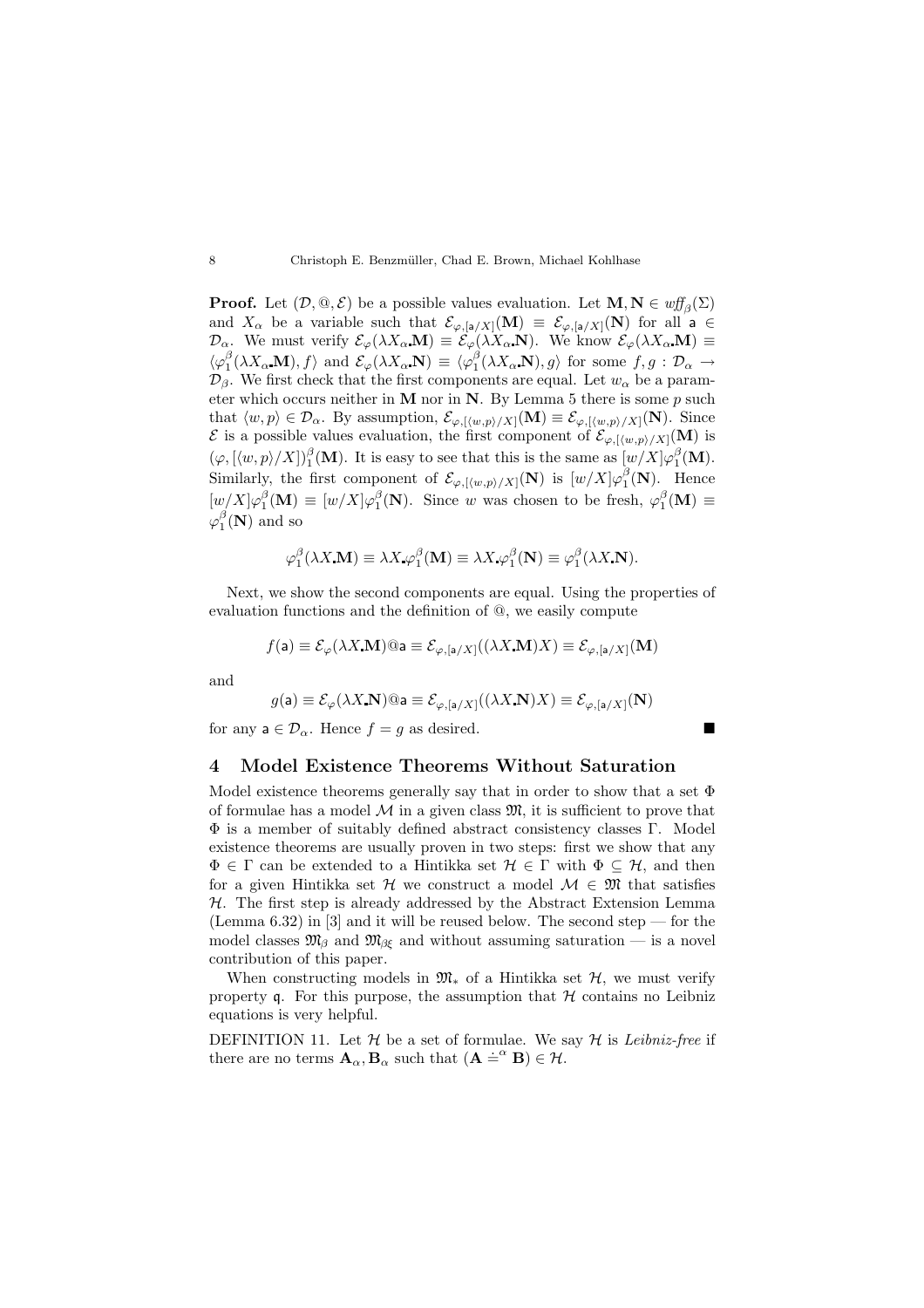

We can now show every Hintikka set is either saturated (in which case we have already constructed models in [3]) or Leibniz-free. Hence we will only need to construct models for Leibniz-free Hintikka sets. This result is closely related to the fact the Leibniz equations are cut-strong (see Example 14 in [4]).

THEOREM 12. Let  $H$  be a Hintikka set. Either  $H$  is saturated or  $H$  is Leibniz-free.

**Proof.** Suppose H is not Leibniz-free. Then  $(A \doteq^{\alpha} B) \in H$  for some  $\mathbf{A}_{\alpha}, \mathbf{B}_{\alpha}$ . We show H satisfies  $\vec{\nabla}_{\mathbf{s}at}$ . Let  $\mathbf{C}_{o}$  be a closed formula. Since  $(\forall Q_{\alpha\rightarrow\alpha}Q\mathbf{A}\Rightarrow Q\mathbf{B})\in\mathcal{H}$ , we know  $(\neg\mathbf{C}\vee\mathbf{C})\in\mathcal{H}$  by  $\vec{\nabla}_{\forall}$  (with the term  $\lambda X_{\alpha}$  C) and  $\vec{\nabla}_{\beta}$ . By  $\vec{\nabla}_{\gamma}$ , either  $\neg \mathbf{C} \in \mathcal{H}$  or  $\mathbf{C} \in \mathcal{H}$ .

The proof of the following theorem is the main contribution in the paper. It the construction is based on Andrew's V-complexes but extends the argument by checking properties  $\xi$  (from Prop 10) and q (by choosing Leibniz and using that H is Leibniz free since unsaturated).

THEOREM 13. Let  $H$  be a  $\Sigma$ -Hintikka set which is not saturated. There is a  $\Sigma$ -model  $\mathcal{M} \in \mathfrak{M}_{\beta \xi}$  such that  $\mathcal{M} \models \mathcal{H}$ .

**Proof.** We first define a set  $\mathcal{B}_{\mathcal{H}}^{\mathbf{A}}$  of possible booleans for each  $\mathbf{A} \in \text{wff}_o(\Sigma)$ :

$$
\mathcal{B}_{\mathcal{H}}^{\mathbf{A}} := \left\{ \begin{array}{ll} \{T\} & \text{ if } \mathbf{A} \in \mathcal{H} \\ \{F\} & \text{ if } \neg \mathbf{A} \in \mathcal{H} \\ \{T,F\} & \text{ otherwise. } \end{array} \right.
$$

We define  $\mathcal{D}_{\alpha}$  for each type  $\alpha \in \mathcal{T}$  by induction:

- $\mathcal{D}_o := {\langle A_o, p \rangle | \mathbf{A} \in \textit{wff}_o(\Sigma) \big|_{\beta}, p \in \mathcal{B}_{\mathcal{H}}^{\mathbf{A}}}.$
- $\mathcal{D}_{\iota} := {\{\langle \mathbf{A}_{\iota}, \iota \rangle | \mathbf{A} \in \mathit{wff}_{\iota}(\Sigma) \big|}_{\beta} \}.$
- $\mathcal{D}_{\alpha \to \beta} := {\langle \langle \mathbf{F}_{\alpha \to \beta}, f \rangle | \mathbf{F} \in \mathit{wff}_{\alpha \to \beta}(\Sigma) \rangle}_{\beta}, f : \mathcal{D}_{\alpha} \to \mathcal{D}_{\beta},$

$$
\forall \langle \mathbf{A},a \rangle \in \mathcal{D}_{\alpha}, \langle \mathbf{B},b \rangle \in \mathcal{D}_{\beta} f(\langle \mathbf{A},a \rangle) \equiv \langle \mathbf{B},b \rangle \Rightarrow \mathbf{B} \equiv (\mathbf{F} \,\mathbf{A}) \big|_{\beta} \}.
$$

We define an application operator  $\mathcal Q$  by setting  $\langle \mathbf{F}, f \rangle \mathcal Q$  to be  $f(\mathsf{a})$  for each  $\langle \mathbf{F}, f \rangle \in \mathcal{D}_{\alpha \to \beta}$  and  $\mathbf{a} \in \mathcal{D}_{\alpha}$ . It is easy to check that  $(\mathcal{D}, \mathbb{Q})$  is a possible values structure for  $\beta$ . Note that for all  $\mathbf{A} \in \mathit{wff}_{o}(\Sigma)$  either  $\mathbf{A} \notin \mathcal{H}$  or  $\neg \mathbf{A} \notin \mathcal{H}$  (by  $\vec{\nabla}_c$ ) and so either  $\langle \mathbf{A}, \mathbf{F} \rangle \in \mathcal{D}_o$  or  $\langle \mathbf{A}, \mathbf{T} \rangle \in \mathcal{D}_o$ . (It is possible that both  $\langle \mathbf{A}, \mathbf{F} \rangle \in \mathcal{D}_o$  and  $\langle \mathbf{A}, \mathbf{T} \rangle \in \mathcal{D}_o$ .)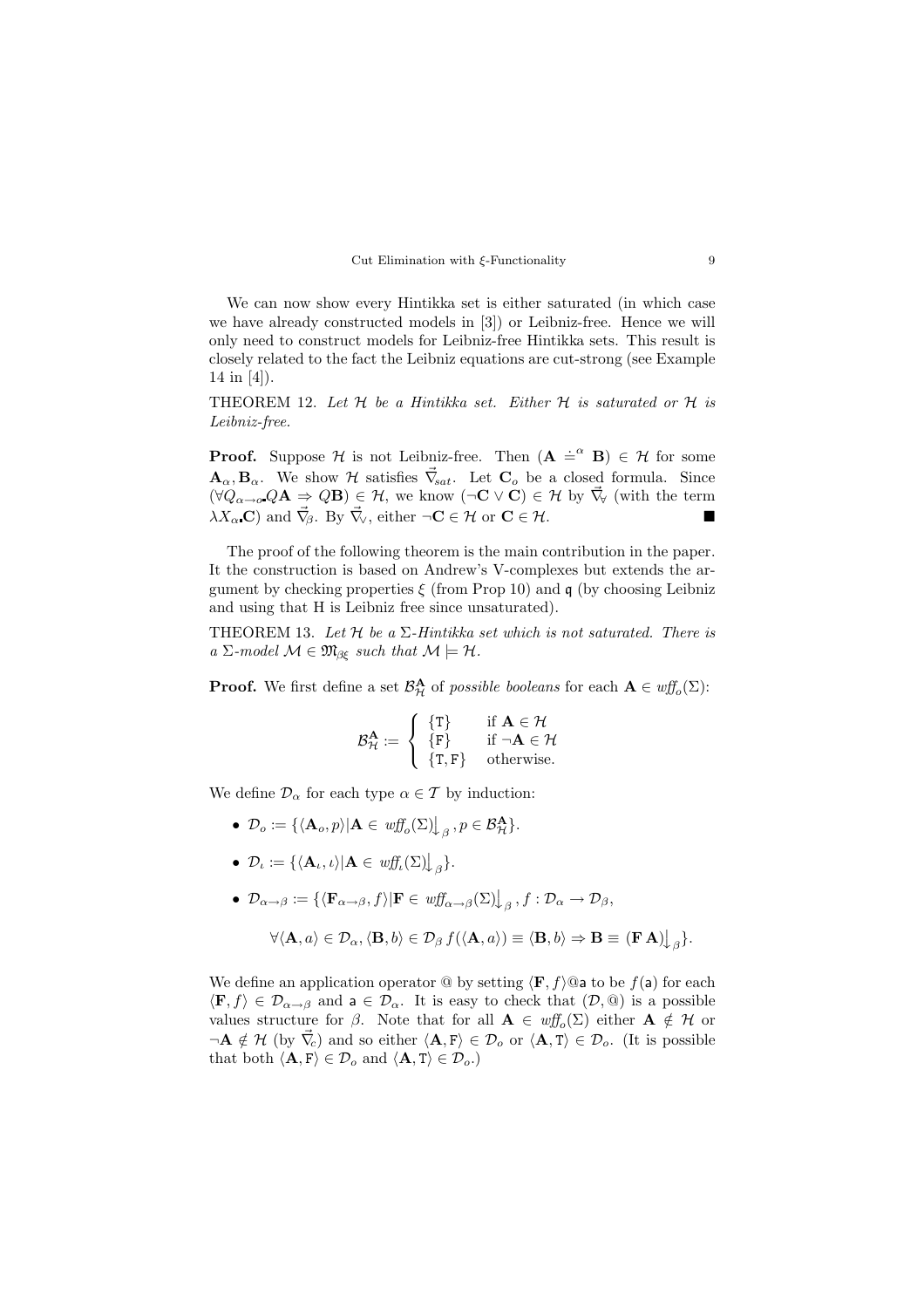For each parameter  $w_{\alpha}$ , we can choose some  $p^w$  such that  $\langle w, p^w \rangle \in \mathcal{D}_{\alpha}$ using Lemma 5. These values can be used to interpret parameters. To interpret logical constants, we must make appropriate choices so that the corresponding logical properties will hold.

- $\neg$  Let  $p \neg : \mathcal{D}_o \to \mathcal{D}_o$  be defined by  $p \neg (\langle \mathbf{A}, a \rangle) := \langle \neg \mathbf{A}, b \rangle$  where b is T if a is F and b is F if a is T. The  $\vec{\nabla}$  and  $\vec{\nabla}$  properties of H guarantees this is well-defined. So,  $p^-$  is a possible value for  $\neg$ .
- ∨ For each  $\langle \mathbf{A}, \mathbf{F} \rangle$  ∈  $\mathcal{D}_o$ , let  $p_{\langle \mathbf{A}, \mathbf{F} \rangle}^{\vee}$ :  $\mathcal{D}_o \to \mathcal{D}_o$  be the function defined by  $p_{\langle \mathbf{A}, \mathbf{F} \rangle}^{\vee}(\langle \mathbf{B}, b \rangle) := \langle \mathbf{A} \vee \mathbf{B}, b \rangle. \text{ For each } \langle \mathbf{A}, \mathbf{T} \rangle \in \mathcal{D}_o, \text{ let } p_{\langle \mathbf{A}, \mathbf{T} \rangle}^{\vee} : \mathcal{D}_o \to \mathcal{D}_o$ be the function defined by  $p_{\langle \mathbf{A}, \mathbf{T} \rangle}^{\vee}(\langle \mathbf{B}, b \rangle) := \langle \mathbf{A} \vee \mathbf{B}, \mathbf{T} \rangle.$

The properties  $\vec{\nabla}_{\!\vee}$ ,  $\vec{\nabla}_{\!\wedge}$  and  $\vec{\nabla}_{\!\!c}$  of H guarantees these are well-defined and  $\langle \vee \mathbf{A}, p \rangle_{\mathbf{A},a} \rangle \in \mathcal{D}_{o\rightarrow o}$ . Now, let  $p^{\vee} \colon \mathcal{D}_{o} \rightarrow \mathcal{D}_{o\rightarrow o}$  be defined by  $p^{\vee}(\langle \mathbf{A}, a \rangle) := \langle \nabla \mathbf{A}, p_{\langle \mathbf{A}, a \rangle}^{\vee} \rangle$ . Clearly,  $p^{\vee}$  is a possible value for  $\vee$ .

 $\Pi^{\alpha}$  Let  $p^{\Pi^{\alpha}}:\mathcal{D}_{\alpha\to o}\to\mathcal{D}_o$  be the function defined by  $p^{\Pi^{\alpha}}(\mathbf{F},f):=\langle\Pi^{\alpha}\mathbf{F},p\rangle$ where  $p \equiv$  T if for every  $\langle \mathbf{A}, a \rangle \in \mathcal{D}_{\alpha}$ , the second component of  $f(\langle \mathbf{A}, a \rangle)$  is T, and  $p \equiv \mathbf{F}$  otherwise. This is well-defined by  $\vec{\nabla}_{\mathbf{y}}, \vec{\nabla}_{\exists}$ and  $\vec{\nabla}_c$ , and  $p^{\Pi^{\alpha}}$  is a possible value for  $\Pi^{\alpha}$ .

Let  $\mathcal{I}(c) := \langle c, p^c \rangle$  for each  $c \in \Sigma$  and  $\mathcal E$  be the evaluation function extending I guaranteed to exist by Theorem 9 so that  $(D, \mathcal{Q}, \mathcal{E})$  is a  $\xi$ -functional possible values evaluation.

To make this a  $\Sigma$ -model, we must define a valuation  $v: \mathcal{D}_{o} \longrightarrow \{\text{T}, \text{F}\}\.$  We take the obvious choice  $v(\langle \mathbf{A}, p \rangle) := p$ . So let  $\mathcal{M} := (\mathcal{D}, \mathbb{Q}, \mathcal{E}, v)$ . To check  $M$  is a  $\Sigma$ -model, we must check the requirements for v. Each condition is trivial:

 $\neg: v(\mathcal{E}(\neg)\textcircled{a}) \equiv T \text{ iff } v(a) \equiv F \text{ by the definition of } p^{-}$ .

 $\vee: v(\mathcal{E}(\vee) @a@b) \equiv T \text{ iff } v(a) \equiv T \text{ or } v(b) \equiv T \text{ by the definition of } p^{\vee}.$ 

 $\Pi: v(\mathcal{E}(\Pi^{\alpha})\mathbb{Q}f) \equiv T \text{ iff } v(f\mathbb{Q}a) \equiv T \text{ for each } a \in \mathcal{D}_{\alpha} \text{ by the definition of } p^{\Pi^{\alpha}}.$ 

We verify  $M \models \mathcal{H}$ . Suppose  $\mathbf{A} \in \mathcal{H}$  and let **B** be  $\mathbf{A}_{\downarrow \beta}$ . Note that  $\mathcal{E}(\mathbf{A}) \equiv \langle \mathbf{B}, p \rangle \in \mathcal{D}_{o}$  for some  $p \in \mathcal{B}_{\mathcal{H}}^{\mathbf{B}}$ . Since  $\mathbf{A} \in \mathcal{H}$ , we have  $\mathbf{B} \in \mathcal{H}$  by  $\vec{\nabla}_{\!\beta}$ . Thus  $\mathcal{B}_{\mathcal{H}}^{\mathbf{B}} \equiv \{T\}, p \equiv T \text{ and so } \mathcal{M} \models \mathbf{A}.$ 

In general, we can use Theorem 3.62 in [3] to obtain a model of  $H$  satisfying property q, though this would not preserve property  $\xi$  (cf. Remark 3.57) in [3]). Instead, we use the assumption that  $\mathcal H$  is not saturated and hence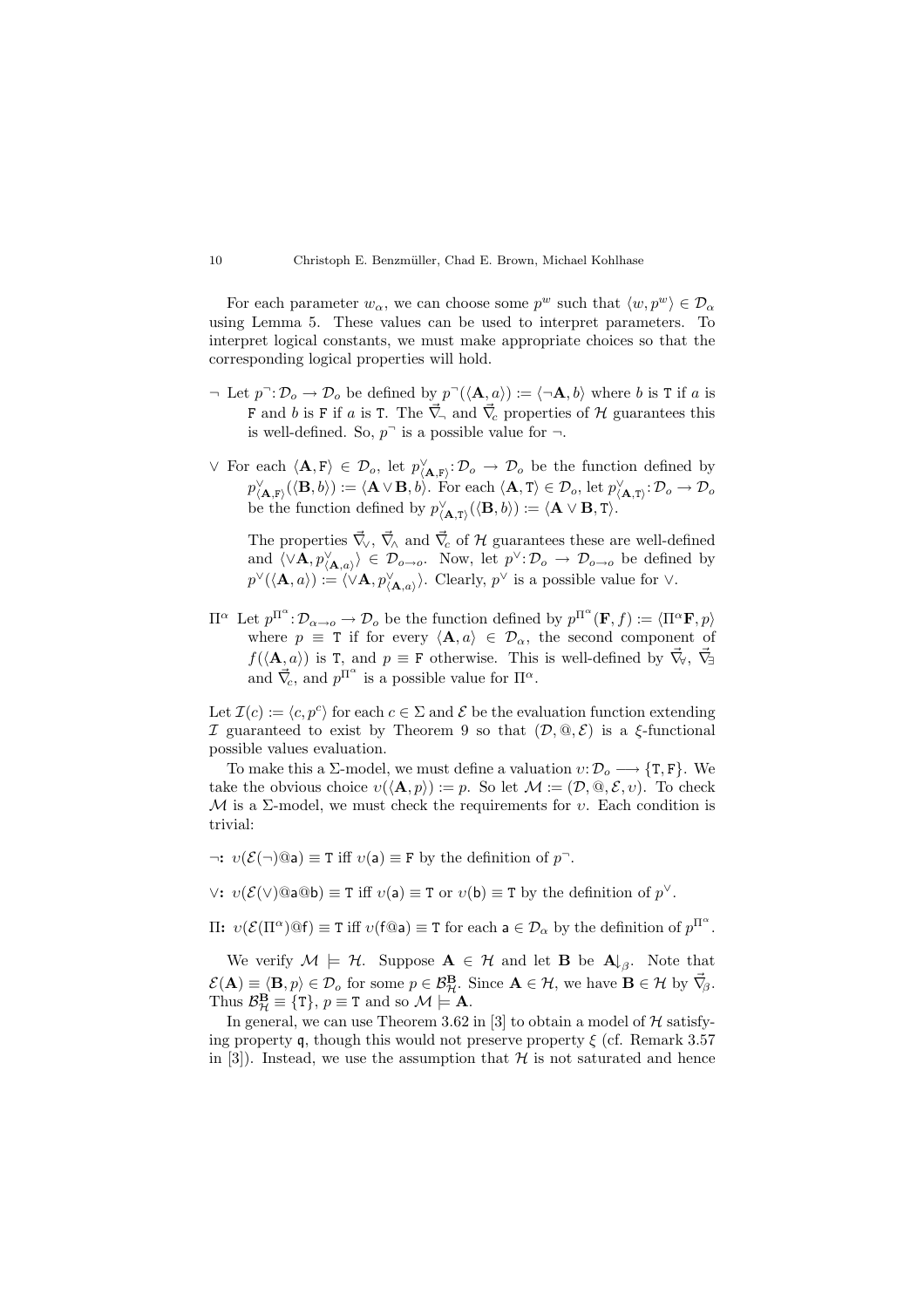Cut Elimination with ξ-Functionality 11

Leibniz-free to show the possible values model  $M$  *already* satisfies property q. To see this, for each  $\langle \mathbf{A}, a \rangle \in \mathcal{D}_{\alpha}$ , let  $s_{\langle \mathbf{A}, a \rangle} : \mathcal{D}_{\alpha} \to \mathcal{D}_{o}$  be defined by

$$
s_{\langle \mathbf{A},a\rangle}(\langle \mathbf{B},b\rangle):=\left\{\begin{array}{ll} \langle (\mathbf{A}\doteq\mathbf{A}){\downarrow}_{\beta}\, , \mathrm{T}\rangle & \text{if } \mathbf{A}=\mathbf{B} \text{ and } a=b \\ \langle (\mathbf{A}\doteq\mathbf{B}){\downarrow}_{\beta}\, , \mathrm{F}\rangle & \text{else} \end{array}\right.
$$

This is well-defined since we never have  $\neg (\mathbf{A} \doteq \mathbf{A}) \bigcup_{\beta} \in \mathcal{H}$ , and at the same time  $(\mathbf{A} \doteq \mathbf{B})\big|_{\beta} \notin \mathcal{H}$  since  $\mathcal{H}$  is Leibniz-free. Then,  $\mathbf{q}^{\alpha} := \langle \doteq^{\alpha}, I \rangle$  with  $l(\langle \mathbf{A}, a \rangle) := \langle ( \lambda X, \mathbf{A} = x) \rangle_{\beta}, s_{\langle \mathbf{A}, a \rangle} \rangle$  witnesses that M satisfies property q. Thus,  $\mathcal{M} \in \mathfrak{M}_{\beta \xi}$  as desired.

THEOREM 14 (Model Existence for  $\mathfrak{Hint}_{\beta}$  and  $\mathfrak{Hint}_{\beta \xi}$ ). For each  $* \in$  $\{\beta,\beta\xi\}$  and  $\Sigma$ -Hintikka set  $\mathcal{H} \in \mathfrak{Simt}_*$ , there is a  $\Sigma$ -model  $\mathcal{M} \in \mathfrak{M}_*$  such that  $\mathcal{M} \models \mathcal{H}$ .

**Proof.** If  $\mathcal{H}$  is not saturated, then we can obtain such an  $\mathcal{M}$  by applying Theorem 13 above. If  $H$  is saturated, then we can obtain such an  $M$  by applying the Model Existence Theorem for Saturated Sets (Theorem 1).

THEOREM 15 (Model Existence for  $\mathfrak{Acc}_{\beta}$  and  $\mathfrak{Acc}_{\beta\xi}$ ). For each  $*\in \{\beta, \beta\xi\},\$ abstract consistency class  $\Gamma_{\!\Sigma}\in \mathfrak{Acc}_*$  and sufficiently  $\Sigma$ -pure  $\Phi\in\Gamma_{\!\Sigma}$ , there is  $a \Sigma$ -model  $\mathcal{M} \in \mathfrak{M}_*$  such that  $\mathcal{M} \models \Phi$ .

Proof. By the Abstract Extension Lemma (Lemma 6.32 in [3]), there is a Hintikka set  $\mathcal{H} \in \mathfrak{Hint}_*$  such that  $\Phi \subseteq \mathcal{H}$ . By Theorem 14 above there is a Σ-model  $M ∈ \mathfrak{M}_*$  such that  $M \models \mathcal{H}$ .

#### 5 A Sequent Calculus

As in [4, 5], we consider a sequent to be a finite set  $\Delta$  of  $\beta$ -normal sentences from  $\text{cutf}_o(\Sigma)$ . A sequent calculus  $\mathcal G$  provides an inductive definition for when  $\vdash_{\mathcal{G}} \Delta$  holds. We say a sequent calculus rule

$$
\frac{\Delta_1 \cdots \Delta_n}{\Delta}
$$

is admissible if  $\vdash_{\mathcal{G}} \Delta$  holds whenever  $\vdash_{\mathcal{G}} \Delta_i$  for all  $1 \leq i \leq n$ . Given a sequent  $\Delta$  and a model M, we say  $\Delta$  is valid for M if  $\mathcal{M} \models \mathbf{D}$  for some  $\mathbf{D} \in \Delta$ . For a class M of models, we say  $\Delta$  is valid for M if  $\Delta$  is valid for every  $M \in \mathfrak{M}$ . As for sets in abstract consistency classes, we use the notation  $\Delta * A$  to denote the set  $\Delta \cup \{A\}$  (which is simply  $\Delta$  if  $A \in \Delta$ ). We adopt the notation  $\neg \Phi$  for the set  $\{\neg \mathbf{A} | \mathbf{A} \in \Phi\}$  where  $\Phi \subseteq \text{cutf}_o(\Sigma)$ .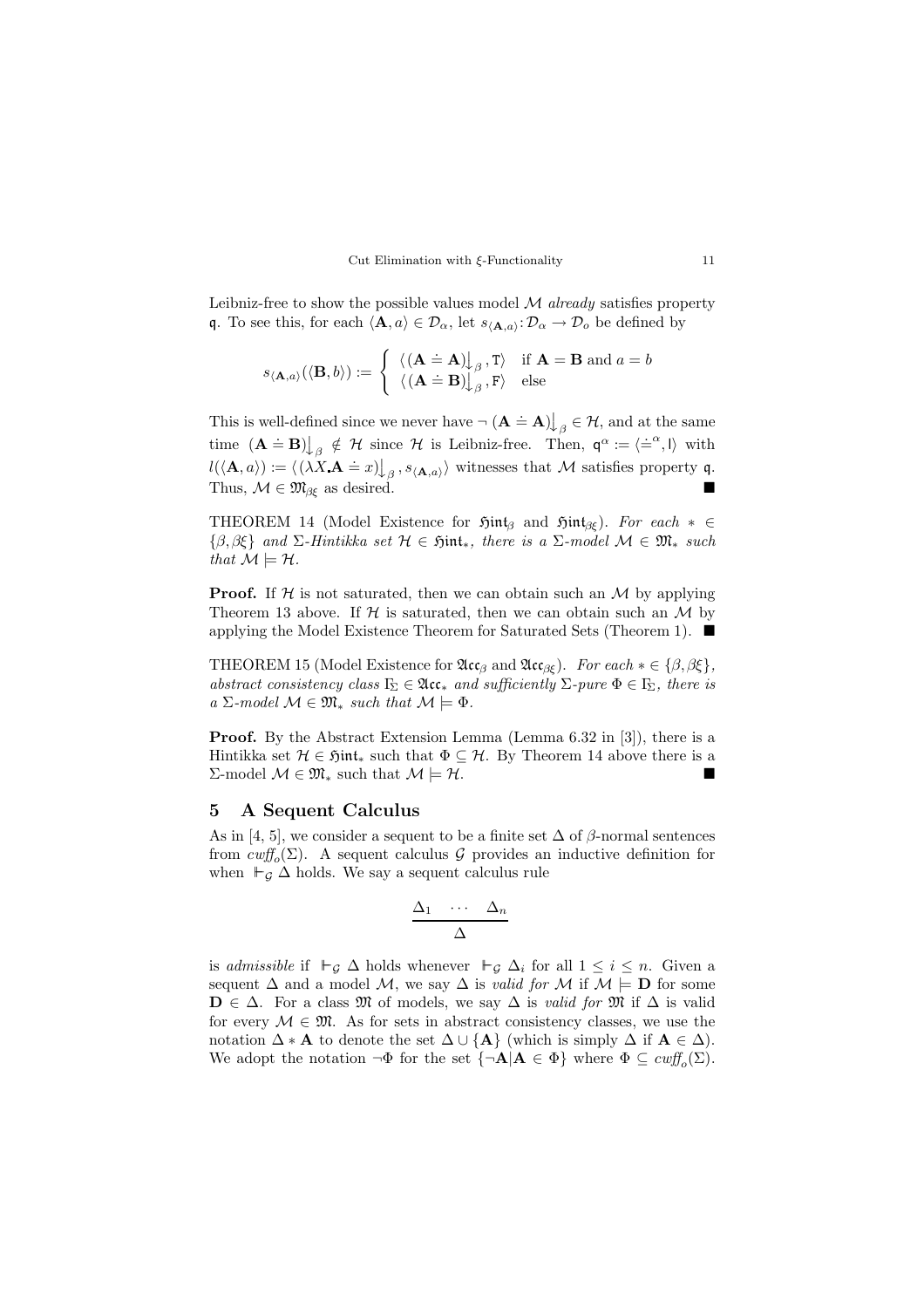Furthermore, we assume this use of  $\neg$  binds more strongly than  $\cup$  or  $\ast$ , so that  $\neg \Phi \cup \Delta$  means  $(\neg \Phi) \cup \Delta$  and  $\neg \Phi * \mathbf{A}$  means  $(\neg \Phi) * \mathbf{A}$ . For any sequent calculus  $\mathcal{G}$ , we can define a class of sets of sentences  $\Gamma_{\Sigma}^{\mathcal{G}}$  as in [4, 5].

DEFINITION 16 (Definition 1 from [4]/Definition 3.1 from [5]). Let  $\mathcal G$  be a sequent calculus. We define  $\Gamma_{\!\Sigma}^{\mathcal{G}}$  to be the class of all finite  $\Phi \subset \text{cutf}_o(\Sigma)$ such that  $\vdash_{\mathcal{G}} \neg \Phi$ <sub>\β</sub> does not hold.

Under certain conditions,  $\Gamma_{\Sigma}^{\mathcal{G}}$  will be an abstract consistency class. The conditions are the admissibility of certain rules given in Figures 2 and 3.

| A atomic                                                   | $\mathcal{G}(init)$                           | $\Delta * \mathbf{A}$                     | $\mathcal{G}(\neg)$     |
|------------------------------------------------------------|-----------------------------------------------|-------------------------------------------|-------------------------|
| $\Delta * \mathbf{A} * \neg \mathbf{A}$                    | $\mathcal{G}(\neg)$                           |                                           |                         |
| $\Delta * \neg (\mathbf{A} \vee \mathbf{B})$               | $\mathcal{G}(\vee_{-})$                       | $\Delta * \mathbf{A} * \mathbf{B}$        | $\mathcal{G}(\vee_{+})$ |
| $\Delta * \neg (\mathbf{A} \vee \mathbf{B})$               | $\mathcal{G}(\mathbf{A} \vee \mathbf{B})$     | $\mathcal{G}(\mathbf{A} \vee \mathbf{B})$ |                         |
| $\Delta * \neg (\mathbf{A} \mathbf{C}) \downarrow_{\beta}$ | $\mathbf{C} \in \text{curl}_{\alpha}(\Sigma)$ |                                           |                         |
| $\Delta * \neg \Pi^{\alpha} \mathbf{A}$                    | $\mathcal{G}(\Pi_{-}^{\mathbf{C}})$           |                                           |                         |
| $\Delta * (\mathbf{A}c) \downarrow_{\beta}$                | $c_{\alpha} \in \Sigma$ fresh parameter       |                                           |                         |
| $\Delta * \Pi^{\alpha} \mathbf{A}$                         | $\mathcal{G}(\Pi_{+}^c)$                      |                                           |                         |

Figure 2. Basic Sequent Calculus Rules

$$
\frac{\Delta * \neg \neg \mathbf{A}}{\Delta * \mathbf{A}} \mathcal{G}(Inv^{-})
$$
\n
$$
\frac{\Delta}{\Delta \cup \Delta'} \mathcal{G}(weak) \qquad \frac{\Delta * \mathbf{C} \quad \Delta * \neg \mathbf{C}}{\Delta} \mathcal{G}(cut)
$$

Figure 3. Inversion Rule, Weakening Rule and Cut Rule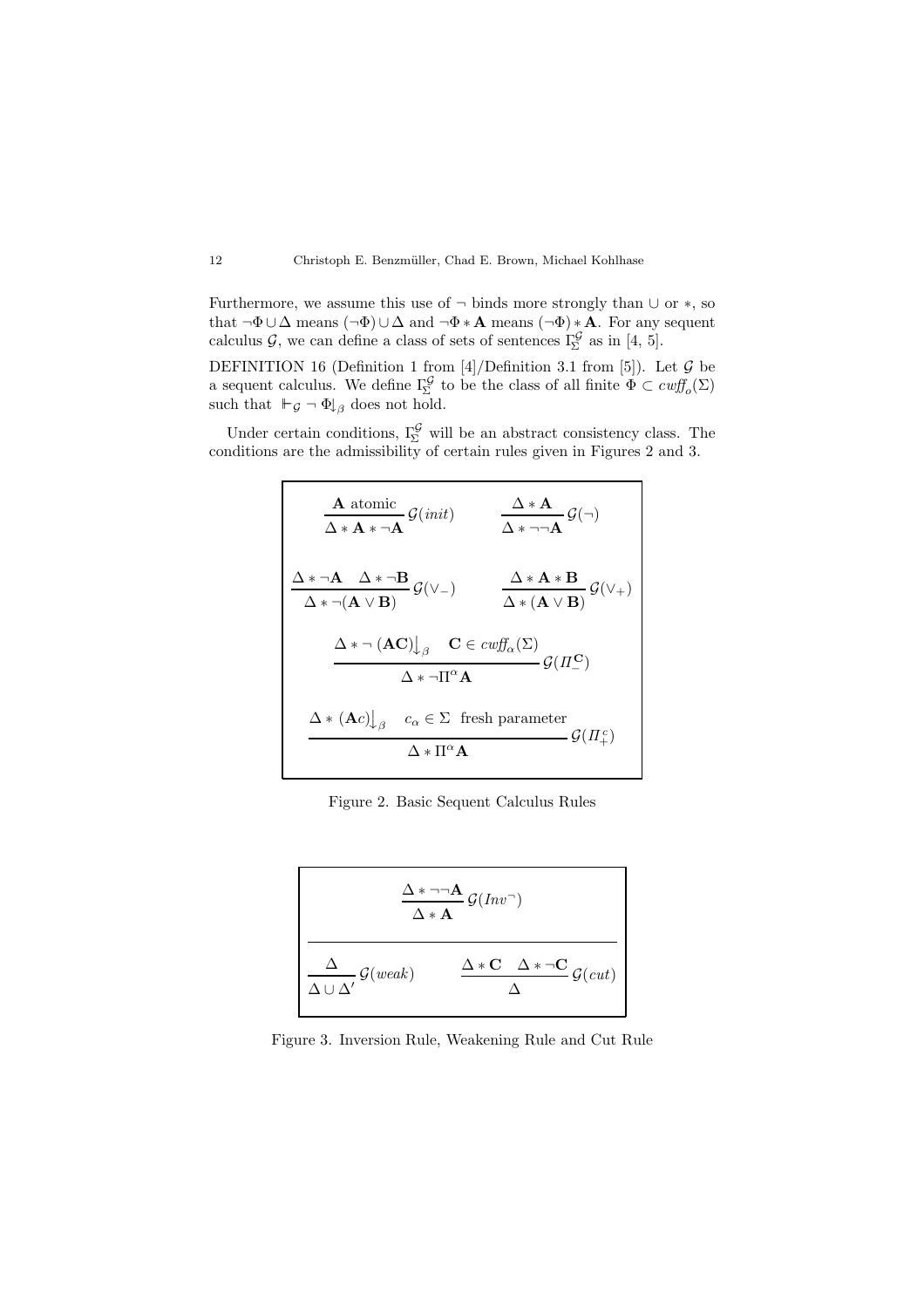

LEMMA 17 (Lemma 2 from  $[4]$ /Lemma 3.2 from [5]). Let  $\mathcal G$  be a sequent calculus such that  $\mathcal{G}(Inv^-)$  is admissible. For any finite sets  $\Phi$  and  $\Delta$  of sentences, if  $\Phi \cup \neg \Delta \notin \Gamma_{\!\Sigma}^{\mathcal{G}}$ , then  $\vdash_{\mathcal{G}} \neg \Phi \downarrow_{\beta} \cup \Delta \downarrow_{\beta}$  holds.

THEOREM 18 (Theorem 3 from  $[4]$ /Theorem 3.3 from  $[5]$ ). Let  $G$  be a sequent calculus. If the rules  $\mathcal{G}(Inv^-)$ ,  $\mathcal{G}(\neg)$ ,  $\mathcal{G}(weak)$ ,  $\mathcal{G}(init)$ ,  $\mathcal{G}(\vee_-)$ ,  $\mathcal{G}(\vee_+)$ ,  $\mathcal{G}(\Pi_{-}^{\mathbf{C}})$  and  $\mathcal{G}(\Pi_{+}^{c})$  are admissible in  $\mathcal{G}$ , then  $\Gamma_{\!\Sigma}^{\mathcal{G}} \in \mathfrak{Acc}_{\beta}$ .

We also have the following result relating saturation with admissibility of cut.

THEOREM 19 (Theorem 4 from [4]/Theorem 3.4 from [5]). Let G be a sequent calculus.

- 1. If  $\mathcal{G}(cut)$  is admissible in  $\mathcal{G}$ , then  $\Gamma_{\!\Sigma}^{\mathcal{G}}$  is saturated.
- 2. If  $\mathcal{G}(\neg)$  and  $\mathcal{G}(Inv\neg)$  are admissible in  $\mathcal{G}$  and  $\Gamma_{\Sigma}^{\mathcal{G}}$  is saturated, then  $\mathcal{G}(cut)$  is admissible in  $\mathcal{G}.$

The proofs of the previous three results are given in the appendix of [5]. We now turn our attention to the two particular sequent calculi of interest in this paper.

DEFINITION 20 (Sequent Calculi  $\mathcal{G}_{\beta}$  and  $\mathcal{G}_{\beta\xi}$ ). Let  $\mathcal{G}_{\beta}$  be the sequent calculus defined by the rules in Figure 2. Let  $\mathcal{G}_{\beta\xi}$  be the sequent calculus defined by the rules in Figure 2 and the  $\mathcal{G}(\xi)$  rule in Figure 4

$$
\frac{\Delta * (\forall X_{\alpha} \mathbf{M} \doteq^{\beta} \mathbf{N})}{\Delta * (\lambda X_{\alpha} \mathbf{M} \doteq^{\alpha \to \beta} \lambda X_{\alpha} \mathbf{N})} \mathcal{G}(\xi)
$$

Figure 4. ξ Extensionality Rule

A straightforward induction on derivations proves that  $\mathcal{G}_{\beta}$  and  $\mathcal{G}_{\beta\xi}$  are sound with respect to to the model classes  $\mathfrak{M}_{\beta}$  and  $\mathfrak{M}_{\beta\xi}$ , respectively. The only case which presents any difficulty is that for  $\mathcal{G}(H_+^c)$  which uses a fresh parameter c. We will show only this case. In this case one can modify a given model by changing the value of the parameter  $c$  in the model. This is worked out in detail in [7] and we will refer to some of the results there.

THEOREM 21. Let  $*\in \{\beta, \beta \xi\}$  and  $\Delta$  be a sequent. If  $\vdash_{\mathcal{G}_*} \Delta$ , then for all  $\mathcal{M} \in \mathfrak{M}_*$  there is some  $\mathbf{A} \in \Delta$  such that  $\mathcal{M} \models \mathbf{A}$ .

**Proof.** This can be proven by induction on the derivation of  $\vdash_{\mathcal{G}_*} \Delta$ . Suppose  $\mathcal{G}(H_+^c)$  is the last rule of the derivation. Then  $\Delta$  is  $\Delta' * \Pi^{\alpha} \stackrel{\sim}{\mathbf{A}}$  and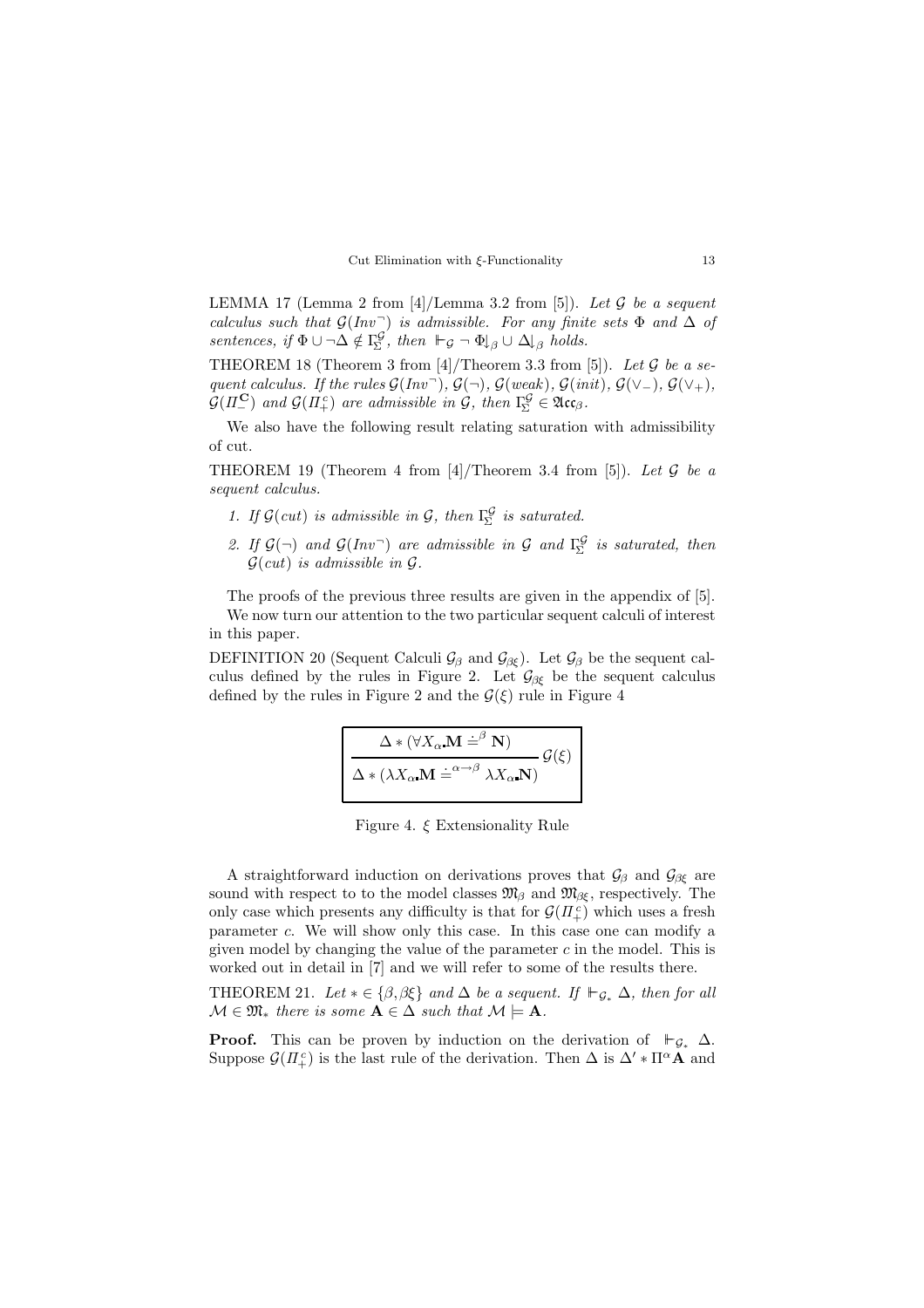$\vdash_{\mathcal{G}_*} \Delta' * (\mathbf{A}c) \downarrow_{\beta}$  for some parameter c which occurs neither in **A** nor in any sentence in  $\Delta'$ . Let  $\mathcal{M} \equiv (\mathcal{D}, \mathbb{Q}, \mathcal{E}, v) \in \mathfrak{M}_{*}$  be given. If  $\mathcal{M} \models \mathbf{B}$  for some  $\mathbf{B} \in \Delta'$ , then we are done. Assume there is no such  $\mathbf{B} \in \Delta'$ , then we must prove  $\mathcal{M} \models \Pi^{\alpha} \mathbf{A}$ , i.e. that  $v(\mathcal{E}(\mathbf{A})@a) \equiv \mathbf{T}$  for all  $a \in \mathcal{D}_{\alpha}$ . Let  $a \in \mathcal{D}_{\alpha}$ be given. We let  $\mathcal{E}^{c\mapsto a}$  denote the function from Definition 3.2.16 in [7] and  $\mathcal{M}^{c\mapsto a}$  denote  $(\mathcal{D}, \mathbb{Q}, \mathcal{E}^{c\mapsto a}, v)$ . We have the following:

- $\mathcal{E}^{c\mapsto a}(c) \equiv$  a (see Theorem 3.2.18 in [7]).
- $\mathcal{E}^{c\mapsto a}(\mathbf{D}) \equiv \mathcal{E}(\mathbf{D})$  if c does not occur in  $\mathbf{D}$  (see Theorem 3.2.18 in [7]).
- $\mathcal{M}^{c\mapsto a} \in \mathfrak{M}_*$  (see Theorem 3.3.14 in [7]).

Applying the inductive hypothesis using  $\mathcal{M}^{c\mapsto a}$ , we have  $\mathcal{M}^{c\mapsto a} \models (\mathbf{A}c) \downarrow_{\beta}$ . Hence  $v(\mathcal{E}^{c\mapsto a}(\mathbf{A}c)) \equiv T$ . Using the properties above, we have  $v(\mathcal{E}(\mathbf{A})@a) \equiv$ T as desired.

We can also prove that  $\mathcal{G}_{\beta}$  and  $\mathcal{G}_{\beta\epsilon}$  are complete with respect to the model classes  $\mathfrak{M}_{\beta}$  and  $\mathfrak{M}_{\beta\xi}$ , respectively. In order to apply the results from [4, 5], we begin by noting that certain rules are admissible.

LEMMA 22.  $\mathcal{G}(weak)$  and  $\mathcal{G}(Inv^-)$  (see Figure 3) are admissible in  $\mathcal{G}_{\beta}$  and  $\mathcal{G}_{\beta\xi}$  .

**Proof.** Both of these follow by an induction on derivations. In the case of weakening we must also carry a parameter renaming to ensure freshness of the parameter in each application of  $\mathcal{G}(\Pi_{+}^{c})$ .  $\left( \begin{matrix} c \\ + \end{matrix} \right)$ .

Using this result, we can conclude that  $\Gamma_{\Sigma}^{\mathcal{G}_{\beta}}$  and  $\Gamma_{\Sigma}^{\mathcal{G}_{\beta\xi}}$  are abstract consistency classes.

PROPOSITION 23.  $\Gamma_{\Sigma}^{\mathcal{G}_{\beta}} \in \mathfrak{Acc}_{\beta}$  and  $\Gamma_{\Sigma}^{\mathcal{G}_{\beta\xi}} \in \mathfrak{Acc}_{\beta\xi}$ .

**Proof.** By Lemma 22 and Theorem 18. we know  $\Gamma_{\Sigma}^{\mathcal{G}_{\beta}} \in \mathfrak{Acc}_{\beta}$  and  $\Gamma_{\Sigma}^{\mathcal{G}_{\beta\xi}} \in$  $\mathfrak{Acc}_{\beta}$ . To complete the proof, we must verify  $\nabla_{\xi}$  holds in  $\Gamma_{\Sigma}^{\mathcal{G}_{\beta\xi}}$ . Suppose  $\neg\left(\lambda X_{\alpha} \mathbf{M} \doteq^{\alpha \rightarrow \beta} \lambda X_{\alpha} \mathbf{N}\right) \in \Phi \in \Gamma_{\!\Sigma}^{\mathcal{G}_{\beta \xi}}$  but  $\Phi * \neg\left([w/X] \mathbf{M} \doteq^{\beta} [w/X] \mathbf{N}\right) \notin$  $\Gamma_{\Sigma}^{\mathcal{G}_{\beta\xi}}$  where  $w_{\alpha}$  is a parameter which does not occur in any sentence in  $\Phi$ . By Lemma 17, we have  $\vdash_{\mathcal{G}_{\beta\xi}} \neg \Phi \downarrow_{\beta} * ([w/X] \mathbf{M} \doteq^{\beta} [w/X] \mathbf{N}) \Big\downarrow_{\beta}$ . Using the rule  $\mathcal{G}(\Pi^w_+)$ , we have  $\models_{\mathcal{G}_{\beta\xi}} \neg \Phi \downarrow_{\beta} * (\forall X_\bullet(\mathbf{M}\downarrow_{\beta} \doteq^{\beta} \mathbf{N}\downarrow_{\beta})$ . Using the rule  $\mathcal{G}(\xi)$ , we have  $\vdash_{\mathcal{G}_{\beta\xi}} \neg \Phi \downarrow_{\beta} * (\lambda X \mathbf{M} \doteq^{\alpha \to \beta} \lambda X \mathbf{N}) \Big\downarrow_{\beta}$ . Using the rule  $\mathcal{G}(\neg)$ , we have  $\vdash_{\mathcal{G}_{\beta\xi}} \neg \Phi \downarrow_{\beta} \dashrightarrow (\lambda X \mathbf{M} \doteq^{\alpha \to \beta} \lambda X \mathbf{N}) \downarrow_{\beta}$  and so  $\vdash_{\mathcal{G}_{\beta\xi}} \neg \Phi \downarrow_{\beta}$  since  $\neg(\lambda X_{\alpha} \mathbf{M} \doteq^{\alpha \to \beta} \lambda X_{\alpha} \mathbf{N}) \in \Phi$ . This contradicts  $\Phi \in \Gamma_{\!\Sigma}^{\mathcal{G}_{\beta\xi}}$ .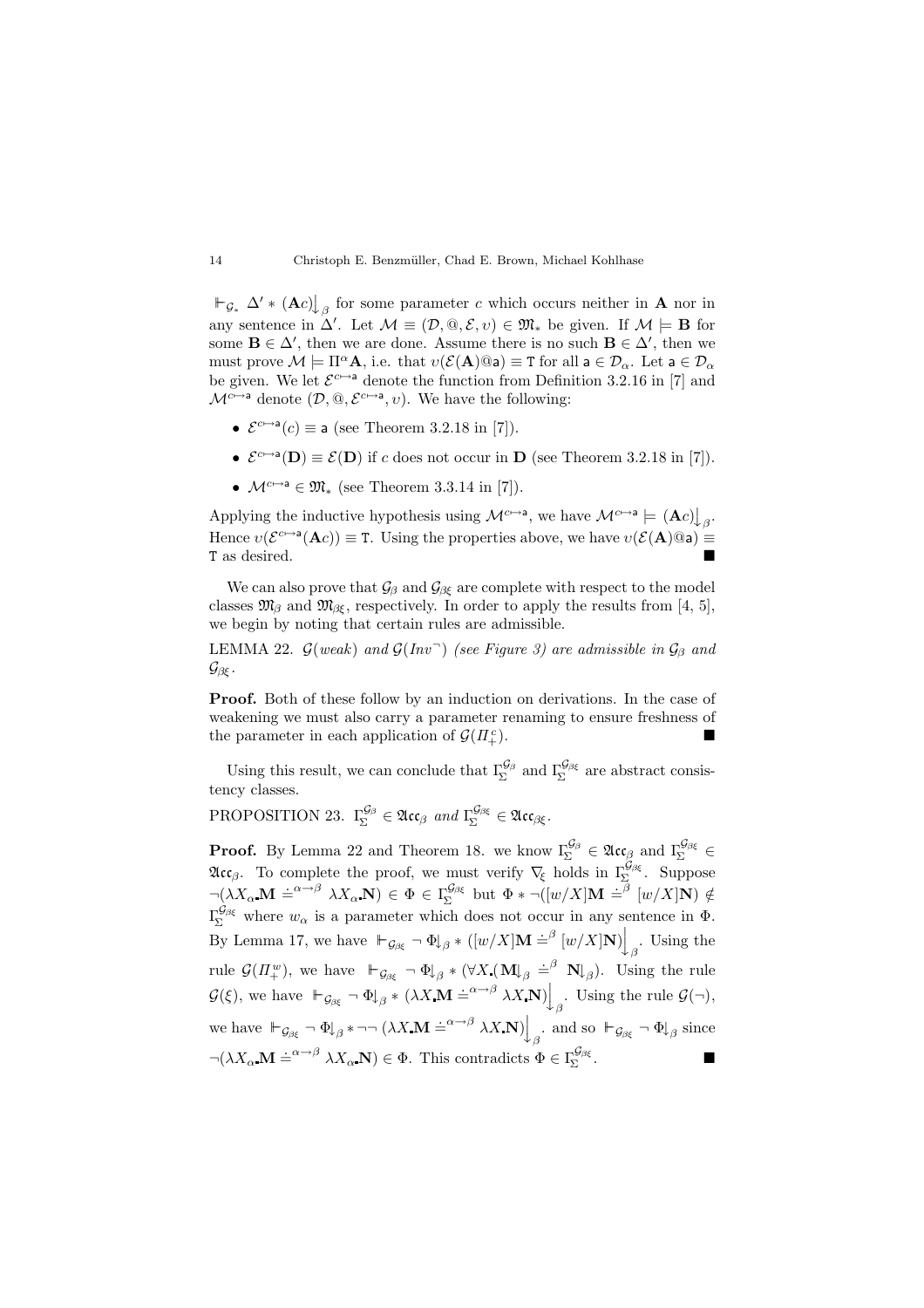#### Cut Elimination with ξ-Functionality 15

We can now prove completeness.

THEOREM 24. Let  $* \in {\beta, \beta \xi}$  and  $\Delta$  be a sequent. If for all  $\mathcal{M} \in \mathfrak{M}_*$ there is some  $A \in \Delta$  such that  $\mathcal{M} \models A$ , then  $\vdash_{\mathcal{G}_*} \Delta$ .

**Proof.** Assume  $\Delta$  is a sequent such that  $/F_{\mathcal{G}_*}$   $\Delta$ . Our goal is to find a model  $M \in \mathfrak{M}_*$  such that  $M \not\models A$  for all  $A \in \Delta$  (i.e.,  $M \models \neg \Delta$ ). Since  $\mathcal{G}(Inv^-)$  is admissible, we can apply Lemma 17 to conclude that  $\neg \Delta \in \Gamma^{\mathcal{G}_*}_{\Sigma}$ . Since  $\neg \Delta$  is finite, it is sufficiently  $\Sigma$ -pure. Hence we obtain an  $\mathcal{M} \in \mathfrak{M}_*$ such that  $\mathcal{M} \models \neg \Delta$  by applying Theorem 15.

Consequently, cut is admissible in both calculi.

COROLLARY 25. For each  $*\in \{\beta, \beta \xi\}$ , the cut rule  $\mathcal{G}(cut)$  is admissible in the calculus  $\mathcal{G}_*$ .

**Proof.** Let  $\Delta$  be a sequent and **C** be a sentence such that  $\vdash_{\mathcal{G}_*} \Delta * \mathbf{C}$  and  $\vdash_{\mathcal{G}_*} \Delta * \neg C$ . Using Theorem 24 we can prove  $\vdash_{\mathcal{G}_*} \Delta$  by proving for every  $\mathcal{M} \in \mathfrak{M}_*$  there is some  $\mathbf{A} \in \Delta$  such that  $\mathcal{M} \models \mathbf{A}$ . Let  $\mathcal{M} \in \mathfrak{M}_*$  be given. Assume  $\mathcal{M} \not\models A$  for all  $A \in \Delta$ . By soundness (Theorem 21),  $\mathcal{M} \models C$  since  $\vdash_{\mathcal{G}_*} \Delta * \mathbf{C}$ . Also,  $\mathcal{M} \models \neg \mathbf{C}$  since  $\vdash_{\mathcal{G}_*} \Delta * \neg \mathbf{C}$ . This is a contradiction. ■

Note that since cut is admissible, we can conclude that  $\Gamma_{\Sigma}^{\mathcal{G}_{*}}$  is saturated (by Theorem 19). If we had known  $\Gamma_{\Sigma}^{\mathcal{G}_{*}}$  were saturated in advance, then we could have used the model existence theorems from [3] instead of the new model existence theorems proven in this paper. However, there seems to be no easier way to prove  $\Gamma_{\Sigma}^{\mathcal{G}_{*}}$  is saturated than to prove cut-elimination, and there seems to be no easier way to prove cut-elimination than construction of a V -complex/possible values style of model.

# 6 Conclusion and Further Work

In this paper, we have employed a construction based Peter Andrews' υcomplexes to prove a model existence theorem for higher-order logics with a weak form of functional extensionality.

In [3] we have introduced and studied eight different model classes (including Henkin models) for classical type theory which generalize the notion of standard models and which allow for complete calculi. These model classes were motivated by different roles of extensionality and they adequately characterize the deductive power of existing theorem-proving calculi. Unfortunately, the model existence theorems in [3] assume saturation, which makes them useless for proving completeness of machine-oriented calculi since saturation is equivalent to cut-elimination.

This paper addresses the saturation problem for two of the model classes thus gives a framework that supports the development and proof-theoretical